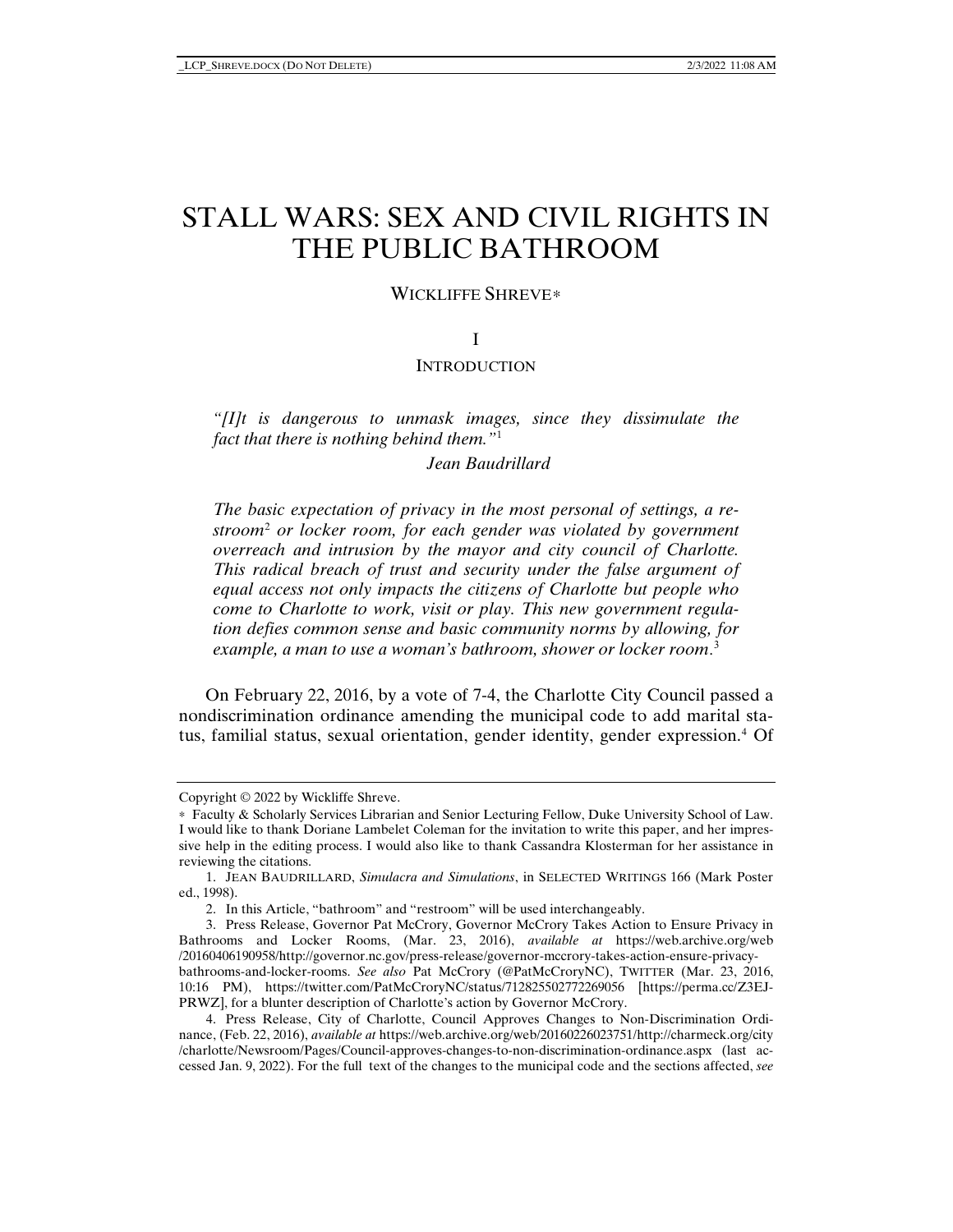immediate concern to many was the deletion of Section 12–59, which allowed for sex discrimination in "[r]estrooms, shower rooms, bathhouses, and similar facilities which are in their nature distinctly private."[5](#page-1-0) On March 21, 2016, N.C. House Speaker Tim Moore and Lieutenant Governor Dan Forest called an emergency session of the North Carolina General Assembly; and just two days after that, on March 23, Governor Pat McCrory had signed into law House Bill 2 ("H.B. 2"), the "Public Facilities Privacy & Security Act", overturning the Charlotte nondiscrimination ordinance.[6](#page-1-1) At the time, North Carolina's Public Facilities Privacy & Security Act was the first in the nation; however, a flurry of "bathroom bills" was being debated in legislatures across the country. By 2017, at least sixteen such bills were put up for debate.[7](#page-1-2)

That public bathrooms are at the center of this firestorm is not altogether surprising, as "[t]here's a vulnerability we feel [there] we don't feel in other places."[8](#page-1-3) Because of this vulnerability, access to public bathrooms has always, if not necessarily famously, been a part of the struggle for civil rights. At least, we have traditionally used them to segregate people.<sup>[9](#page-1-4)</sup> Justifications for this segregation are generally based on two concerns: privacy and safety.[10](#page-1-5) These justifications are clearly at play in the context of transgender bathroom bills: privacy means that women (and young girls) should be free to use the bathroom without risk of being exposed to male genitalia, $11$  and safety means those populations should not have to fear sexual assault from predators attempting to gain access to "the wrong bathroom."[12](#page-1-7)

In the civil rights context, the twin justifications of privacy and safety have almost exclusively been used in attempts to purposefully exclude a particular

City of Charlotte, Meeting Agenda, February 22, 2016, 44–51, https://charlottenc.gov/CityClerk /Agendas/February%2022,%202016.pdf#search=nondiscrimination%20ordinance%20february.

<span id="page-1-0"></span><sup>5.</sup> City of Charlotte, Meeting Agenda, Feb. 22, 2016, 50, https://charlottenc.gov/CityClerk /Agendas/February%2022,%202016.pdf#search=nondiscrimination%20ordinance%20february [https://perma.cc/KPD4-5CCD].

<span id="page-1-1"></span><sup>6.</sup> *See* Greg Lacour, *HB2: How North Carolina Got Here (Updated)*, CHARLOTTE MAG., Mar. 30, 2017, https://www.charlottemagazine.com/hb2-how-north-carolina-got-here-updated/ [https://perma.cc /XD3U-TQHV] for a complete timeline of the development of H.B. 2 and its subsequent effect on North Carolina.

<span id="page-1-2"></span><sup>7.</sup> *See* Joellen Kralik, National Council of State Legislators, *"Bathroom Bill" Legislative Tracking*, *2017 State Legislation*, https://www.ncsl.org/research/education/-bathroom-bill-legislativetracking635951130.aspx [https://perma.cc/X57X-56BN].

<span id="page-1-3"></span><sup>8.</sup> Maria L La Ganga, *From Jim Crow to Transgender Ban: The Bathroom as Battleground for Civil Rights*, THE GUARDIAN, Mar. 2016, https://www.theguardian.com/world/2016/mar/30 /transgender-ban-bathrooms-north-carolina-civil-rights [https://perma.cc/C849-SK77].

<span id="page-1-4"></span><sup>9.</sup> *See* Shannon Price Minter, *"Déjà Vu All Over Again": The Recourse to Biology by Opponents of Transgender Equality*, 95 N.C. L. REV. 1161, 1190 (2017).

<span id="page-1-5"></span><sup>10.</sup> *See generally* Vincent J. Samar, *The Right to Privacy and the Right to Use the Bathroom Consistent with One's Gender Identity*, 24 DUKE J. GENDER L. & POL'Y 33, 51–58 (2016) (discussing the two justifications).

<sup>11.</sup> *See* Alexander K. Davis, *The Hidden Privilege in "Potty Politics"*, 16 CONTEXTS 34, 41 (2017).

<span id="page-1-7"></span><span id="page-1-6"></span><sup>12.</sup> *See* Brian S. Barnett et al., *The Transgender Bathroom Debate at the Intersection of Politics, Law, Ethics, and Science*, 46 THE J. OF THE AMERICAN ACAD. OF PSYCHIATRY AND THE L. 232, 235 (2018).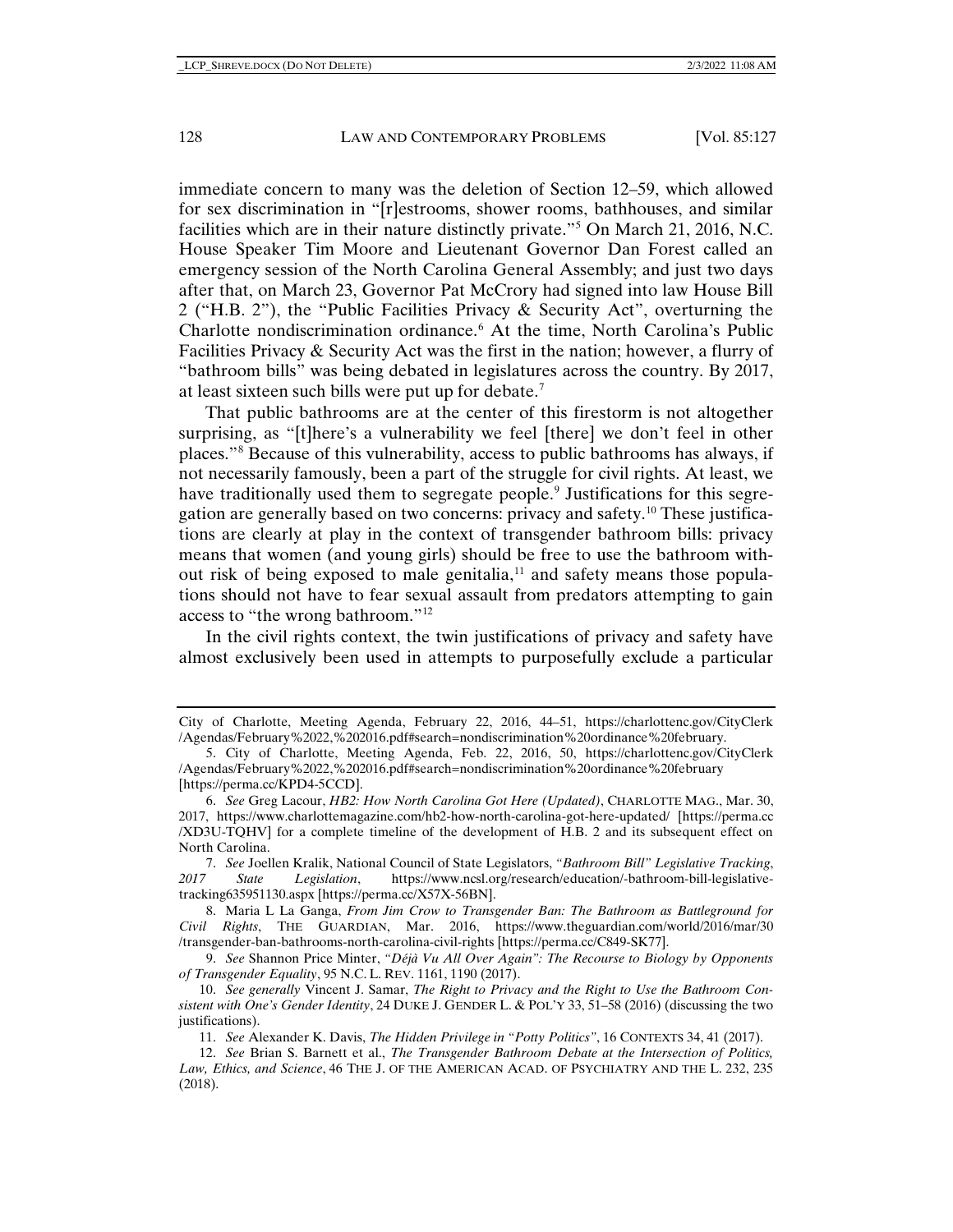group of people from having access to the restroom.[13](#page-2-0) That is, exclusively but for one group at least: homosexuals (most specifically, gay men). Those defending racial and gender segregation of public bathrooms have couched the discussion of privacy and safety in terms of threats to the health and safety of those "allowed" or "meant" to use the assigned bathroom (e.g., people assigned women at birth using the "women's room," white people using bathrooms marked "whites only") from those meant to be excluded. But even though the justifications remain identical in the context of the civil rights battle surrounding gay men in the bathroom, the general issues are troubled by the fact that the concern is no longer about *access* as men already have access to the gendersegregated bathroom. The concern is rather about use—or more accurately, misuse.

In this article, I explore how the repressive legal regimes that excluded gay men from having sex safely and in the privacy of their homes pushed the private act into the public space and caused gay men to transform and "misuse" that space. Part II sets out the history of the public bathroom generally, with a focus on how the twin justifications of privacy and safety operated to regulate access on the basis of race, sex, and gender. Part III discusses how, although the justifications remain, many of the issues surrounding them are upended when considering gay men's transformation of the public bathroom into a space not for urination or defecation, but fornication, and how that transformation illuminates the problem that gay men have faced in keeping their intimate lives intimate. Finally, Part IV describes and analyzes the debate over whether a post-*Lawrence*[14](#page-2-1) legal landscape leaves a place for sex in the public bathroom as a revolutionary act still central to the civil rights concerns of gay men.

## II

# BARELY A REST: A HISTORY OF THE RESTROOM AT THE CENTER OF CIVIL **RIGHTS**

People have generally considered any bathroom not in the home to be public, including those in commercial spaces.[15](#page-2-2) Truly public bathrooms, for instance those in parks, train stations, and subway stations, became popular in the late nineteenth century, providing "safe access to the public realm."[16](#page-2-3) In addition to safety, given the inherited "moral charge of hygiene," these public restrooms were also promoted as a way to remove the health risk of human waste in the

<span id="page-2-0"></span><sup>13.</sup> Examples of unintended denial of access, for instance in the case of physical access for people with disabilities, are outside the scope of this discussion.

<span id="page-2-1"></span><sup>14.</sup> *Lawrence v. Texas*, 539 U.S. 558 (2003) (holding Texas sodomy law violated the Due Process Clause of the Fourteenth Amendment and privacy interests of the parties; overturning *Bowers v. Hardwick*, 478 U.S. 186 (1986)).

<span id="page-2-2"></span><sup>15.</sup> Ruth Colker, *Public Restrooms: Flipping the Default Rules*, 78 OHIO ST. L. J. 145, 152–53 (2017).

<span id="page-2-3"></span><sup>16.</sup> Bryant Simon, *The Trouble with Bathrooms*, *in* MODERN AMERICAN HISTORY 1, 7 (2021). In this Article, "public" will be used in conjunction with restroom or bathroom to describe them as facilities in non-commercial spaces.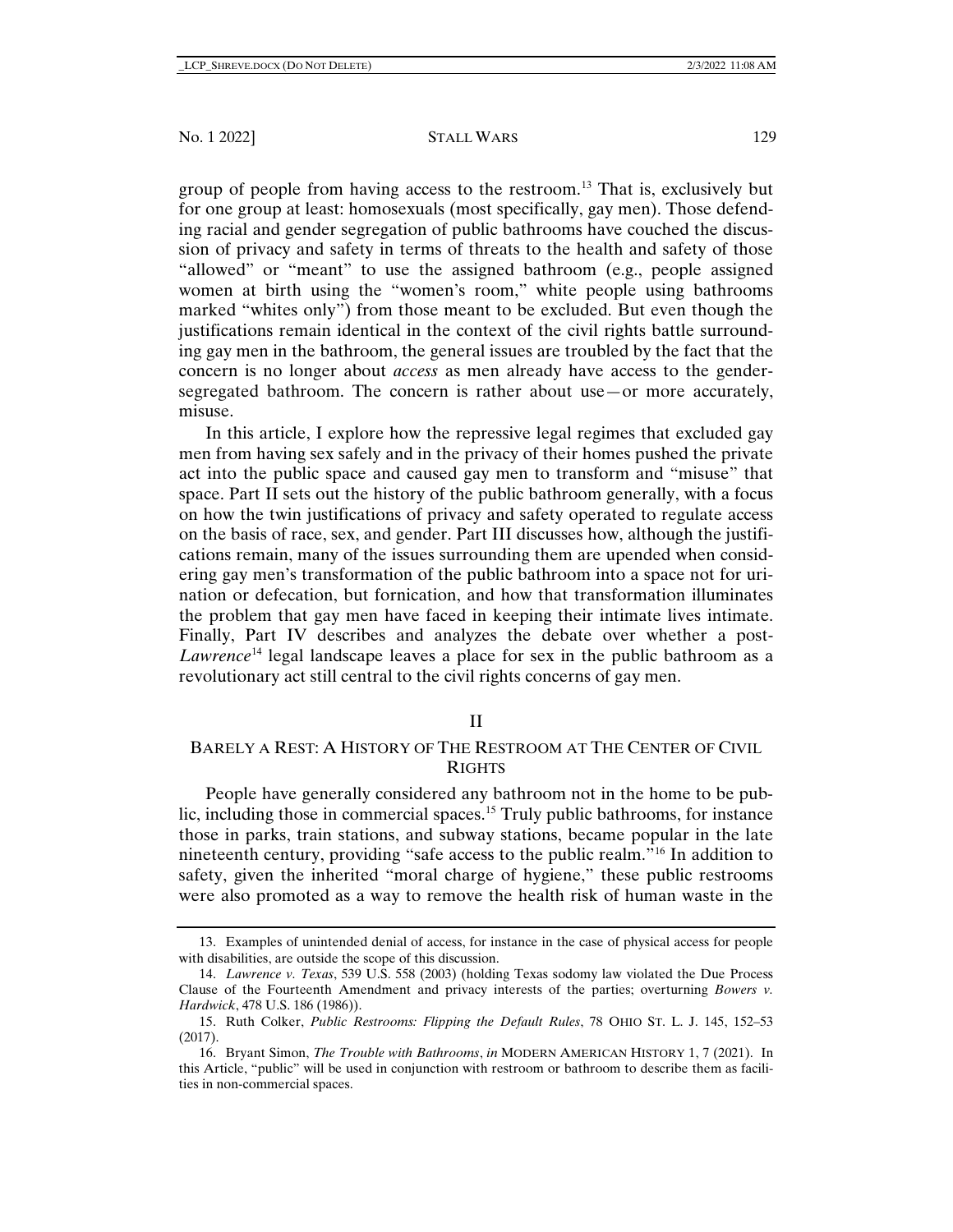streets, and the dignity risk of public exposure.<sup>17</sup> From the beginning, the success of these spaces was directly related to their promise of safety and privacy.

With racial desegregation, however, fiscal support for the public bathroom began to decline, as did the availability of such spaces[.18](#page-3-1) Using New York City as an example, Bryant Simon tracks a decades long reduction in subway bathrooms from 708 in 1972, to 175 in the early 1980s, to approximately half that number by the early 1990s. By that time, bathrooms that were accessible were "so grimy and dirty that they were unusable."[19](#page-3-2) No longer were any of them the glamorous spaces with "marble finishes and up-to-date plumbing" that cities had previously lauded.<sup>20</sup> As these public bathrooms were physically lost, or members of the public found themselves unable to use them without fear or disgust because they had become, in essence, the opposite of what they were designed to be, local governments also enacted ordinances preventing "fully" public urination and defecation, creating a "Catch-22" for anyone finding them-selves in need of relief.<sup>[21](#page-3-4)</sup>

To be able fully to participate in public life, *everyone* needs to be able to access spaces in which relief is at least permissible if not also safe, sanitary, and private. It is this access issue that is central to civil rights battles that surrounding the public bathroom; and we often forget, perhaps purposefully, how much time we spend in this space. According to congressional testimony in 2010 on the subject of gender parity in federal buildings, "[t]he average person uses a toilet about six to eight times a day, as many as 2,920 times per year [and by] age 80, we will have taken 200,000 trips to the toilet and spent 2 years of our life in restrooms."[22](#page-3-5) Without public bathroom access, other activities at the core of our participation in public life, such as attending school, going to work, or shopping for groceries, become impossible to do, or at least as they are tainted with the fear of discrimination, impossible to do with any real dignity.<sup>[23](#page-3-6)</sup> Unless they live off the grid, those who lack of access are put in the position where they

<span id="page-3-0"></span><sup>17.</sup> Davis, *supra* note 11, at 37. In fact, at least in part, "facilities were intended to stop men from stinking up the streets and exposing their genitals while urinating against convenient walls. Many nineteenth century facilities did not accommodate women, who were not known for such indiscreet behavior." Peter C. Baldwin, *Public Privacy: Restrooms in American Cities*, 1869-1932, 48 J. OF SOCIAL HISTORY, 264, 266 (2014).

<sup>18.</sup> Simon, *supra* note 16, at 7.

<sup>19.</sup> *Id.*

<sup>20.</sup> *Id*.

<span id="page-3-4"></span><span id="page-3-3"></span><span id="page-3-2"></span><span id="page-3-1"></span><sup>21.</sup> *See* Heath Fogg Davis, *Why the "Transgender" Bathroom Controversy Should Make Us Rethink Sex-Segregated Public Bathrooms*, 6 POL., GROUPS, AND IDENTITIES 199, 206 (2018).

<span id="page-3-5"></span><sup>22.</sup> *Restroom Gender Parity in Federal Buildings Act, Hearing on H.R. 4869 Before the H. Comm. on Oversight and Government Reform*, 111th Cong. 37 (2010) (statement of Kathryn H. Anthony, Professor of Architecture, University of Illinois at Urbana-Champaign).

<span id="page-3-6"></span><sup>23.</sup> Monica Hesse*, How the Bathroom Became a Political Battleground for Civil Rights*, WASHINGTON POST, Apr. 1, 2016, https://www.washingtonpost.com/lifestyle/style/why-america-cantstop-fighting-over-the-politics-of-public-restrooms/2016/04/01/16af2f94-f6b6-11e5-a3ce-f06b5ba21f33 \_story.html (last accessed Jan. 9, 2022).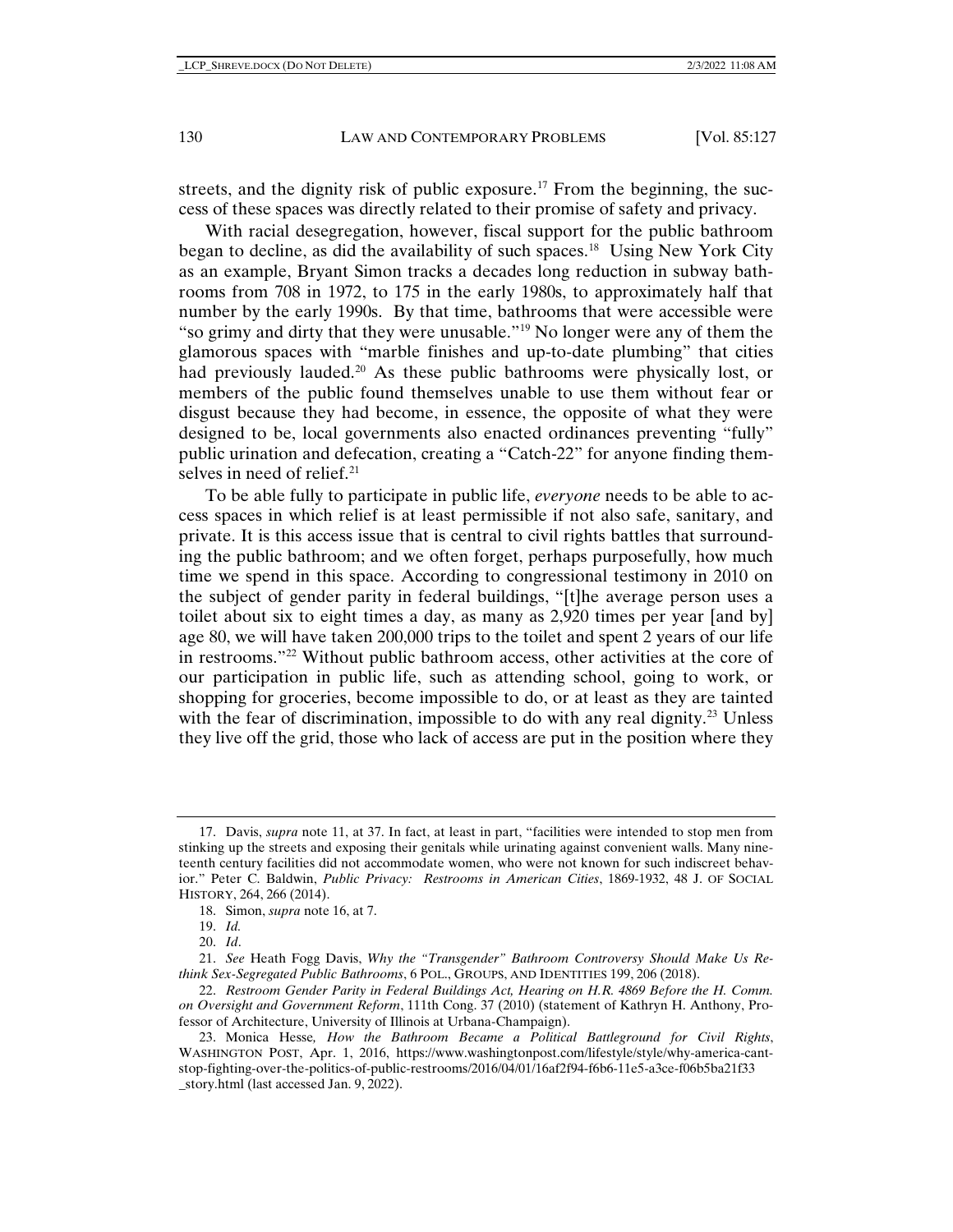have to develop strategies to control their need to urinate and defecate.<sup>[24](#page-4-0)</sup> Even effective strategies do physical harm given that the natural bodily processes involved in discharging waste are necessary for healthy human functioning. If the strategies don't work, they result in humiliation.<sup>[25](#page-4-1)</sup>

#### A. Racing The Restroom

"When I was growing up in Huntsville, Alabama. . .we used to take car trips to my birth home of Kansas. Most of the time, we couldn't use the restrooms in the gas stations along the way. The signs were clear: 'Whites only' or 'No Colored.' At that time, we were Negroes or colored.

So we carried toilet paper and went on the side of the road."[26](#page-4-2)

– Elizabeth Ann Thompson

On June 25th, 1941, President Franklin D. Roosevelt signed Executive Order 8802.[27](#page-4-3) The order prohibited racial discrimination in employment in industries with defense contracts.<sup>[28](#page-4-4)</sup> The Order pointed to the war effort as the main motivation for moving to an inclusive employment policy, explaining that, "[T]he democratic way of life within the nation can be defended successfully only with the help and support of all groups."[29](#page-4-5) It also cited reports showing evidence of overt discrimination based on race in these industries.<sup>[30](#page-4-6)</sup> The Order was part of a list of demands from the March on Washington Movement, which had scheduled march on Washington, D.C. later that year; and shortly after the Order was released, the march was cancelled.<sup>[31](#page-4-7)</sup>

While potentially avoiding one public conflict, the Order ignited another. In accordance with the Order, that year, Western Electric began slowly to hire Af-

<span id="page-4-0"></span><sup>24.</sup> Joshua Rothman, *The Politics of Bathrooms*, THE NEW YORKER, May 14, 2016, https://www.newyorker.com/news/news-desk/the-politics-of-bathrooms [https://perma.cc/3ADE-G4SY]. For example, when asked about their relationship to public bathrooms, one transgendered individual stated: if you can't use the bathroom, it's harder to go to school, to go to work, to buy groceries, to do things that many of us who are cisgender take for granted. It's a real issue. I have discovered that a lot of people who are transgender don't drink enough water over the course of the day. Because of the obstacles they face, they'll go to great lengths to avoid using public bathrooms. *Id.*

<span id="page-4-1"></span><sup>25.</sup> *Restroom Gender Parity in Federal Buildings Act, Hearing on H.R. 4869 Before the H. Comm. on Oversight and Government Reform*, 111th Cong. 41 (2010) (prepared statement of Kathryn H. Anthony, Professor of Architecture, University of Illinois at Urbana-Champaign). "Emergencies happen. Accidents happen. Urinary tract infections happen. Delaying voiding can result in serious medical conditions. Unsanitary, unsafe restrooms in our nation's schools force thousands of children to wait to use their bathroom at home, and 'holding it in' can take its toll." *Id.* (prepared statement of Kathryn H. Anthony, Professor of Architecture, University of Illinois at Urbana-Champaign).

<span id="page-4-3"></span><span id="page-4-2"></span><sup>26.</sup> *The Long, Ugly History of Bathroom Segregation*, PROGRESSIVE (May 31, 2016), https://progressive.org/op-eds/long-ugly-history-bathroom-segregation/ [https://perma.cc/HJS2- UQQD].

<sup>27.</sup> Exec. Order No. 8,802 June 25 1941, Fair Employment Practice in Defense Industries.

<sup>28.</sup> *Id.*

<sup>29.</sup> *Id.*

<sup>30.</sup> *Id.*

<span id="page-4-7"></span><span id="page-4-6"></span><span id="page-4-5"></span><span id="page-4-4"></span><sup>31.</sup> CATHERINE M. LEWIS & J. RICHARD LEWIS, JIM CROW AMERICA: A DOCUMENTARY HISTORY 169 (2009).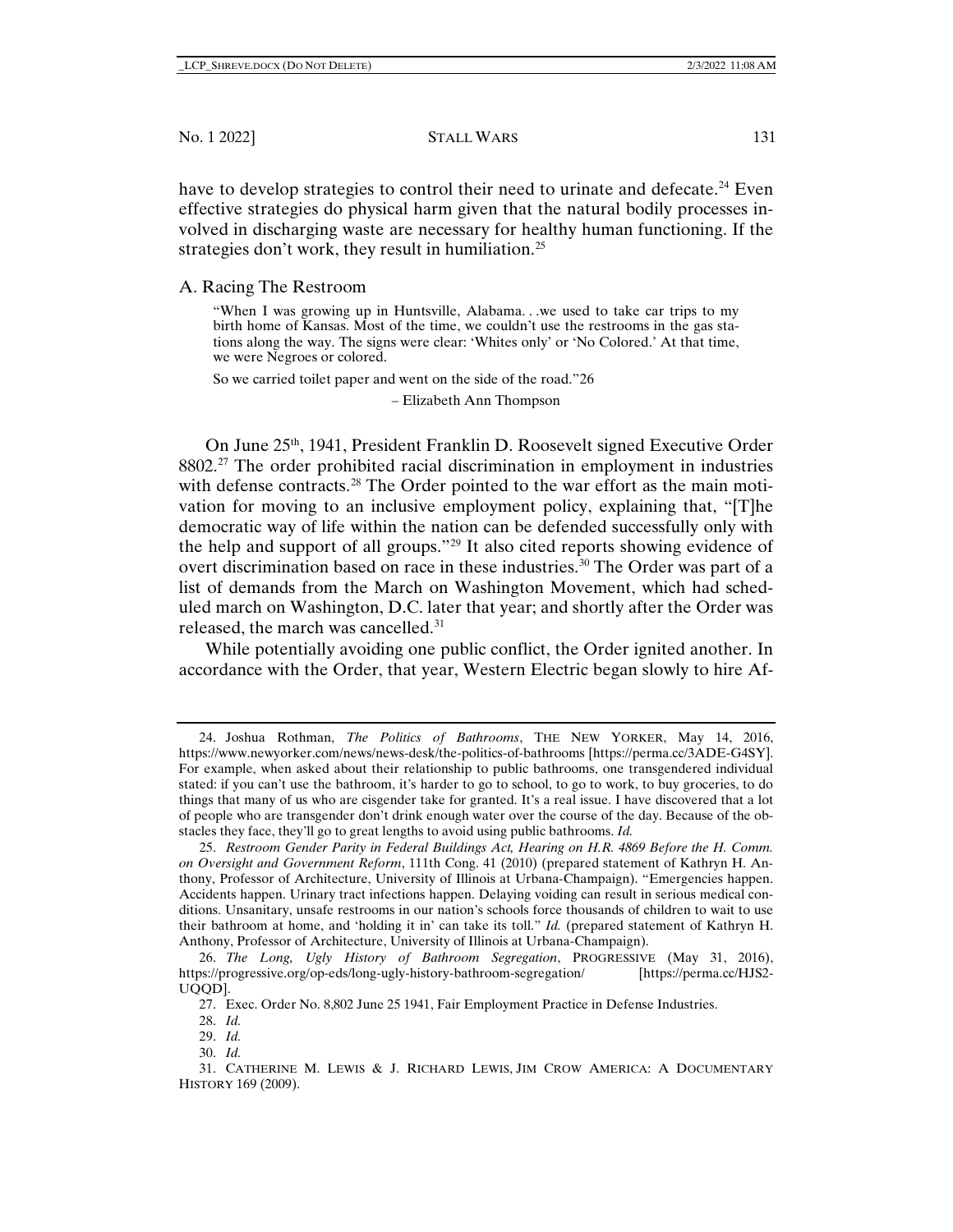rican American workers.[32](#page-5-0) Between 1942 and 1943, the number of African American employees at the company increased from 103 to 7,000 out of approx-imately 50,000 total employees across three plants.<sup>[33](#page-5-1)</sup> As part of this desegregation effort, in the summer of 1942, the company removed race designations from its bathrooms.[34](#page-5-2) When an African American woman was moved into an inspection department that had previously only employed white women, those white women employees protested.<sup>[35](#page-5-3)</sup> With the help of the Point Break Employ-ees Association (PBEA), they attempted to have her removed.<sup>[36](#page-5-4)</sup> Western Electric refused to take any action, and work went on as usual for a short time; until, that is, the PBEA presented the company with a petition signed by 1,500 employees demanding the re-segregation of the bathrooms.[37](#page-5-5) When the company again rejected the demands, they called for a strike vote.<sup>[38](#page-5-6)</sup>

Importantly, it was not desegregation generally that pushed the boundary of the white employees' sense of decency; instead, it was the desegregation of the bathroom specifically. As Bryant Simon puts it:

This was no accident. Public bathrooms have played a unique role in modern societies. As broad notions of privacy took shape, and as work and home became physically and ideologically separated in the last decades of the nineteenth century, access to a bathroom became an absolute requirement. It was the essential entry point to the public. And quickly, those in favor of exclusion, of upholding caste systems, recognized that cutting off access to a bathroom translated into cutting off access to the public and so-cial equality.<sup>[39](#page-5-7)</sup>

White objections to desegregating bathrooms were ostensibly based on the "cleanliness taboo."[40](#page-5-8) Black bodies were described as "dirty" and "foul smelling" and workers stated outright that "[i]t goes without saying that among the colored race venereal disease is greater than among whites.["41](#page-5-9) Beyond alleged concerns about basic cleanliness and disease, the white women workers claimed to be concerned that the "mixing of bodily fluids [would pollute their] purer white bodies [with] over-sexed Black bodies."<sup>[42](#page-5-10)</sup> This set of rationales had a long tail. Years later, in *Turner v. Randolph*, the City of Memphis used these very arguments in its attempt to derail the movement to desegregate its public librar-

39. Simon, *supra* note 16, at 1.

<span id="page-5-4"></span><span id="page-5-3"></span><span id="page-5-2"></span><span id="page-5-1"></span><span id="page-5-0"></span><sup>32.</sup> STEPHEN B. ADAMS & ORVILLE R. BUTLER, MANUFACTURING THE FUTURE: A HISTORY OF WESTERN ELECTRIC 144 (1999).

<sup>33.</sup> *Id.*

<sup>34.</sup> *Id.*

<sup>35.</sup> *Id.* at 145.

<sup>36.</sup> *Id.*

<sup>37.</sup> *Id.* at 144.

<sup>38.</sup> *Id.*

<sup>40.</sup> *Id* at 3.

<sup>41.</sup> *Id*.

<span id="page-5-10"></span><span id="page-5-9"></span><span id="page-5-8"></span><span id="page-5-7"></span><span id="page-5-6"></span><span id="page-5-5"></span><sup>42.</sup> *Id.* at 4. These concerns became so prominent that Western Electric had to inform their employees that venereal diseases could not be contracted from toilet seat, and even offered to test employees for them. 42. *Id.*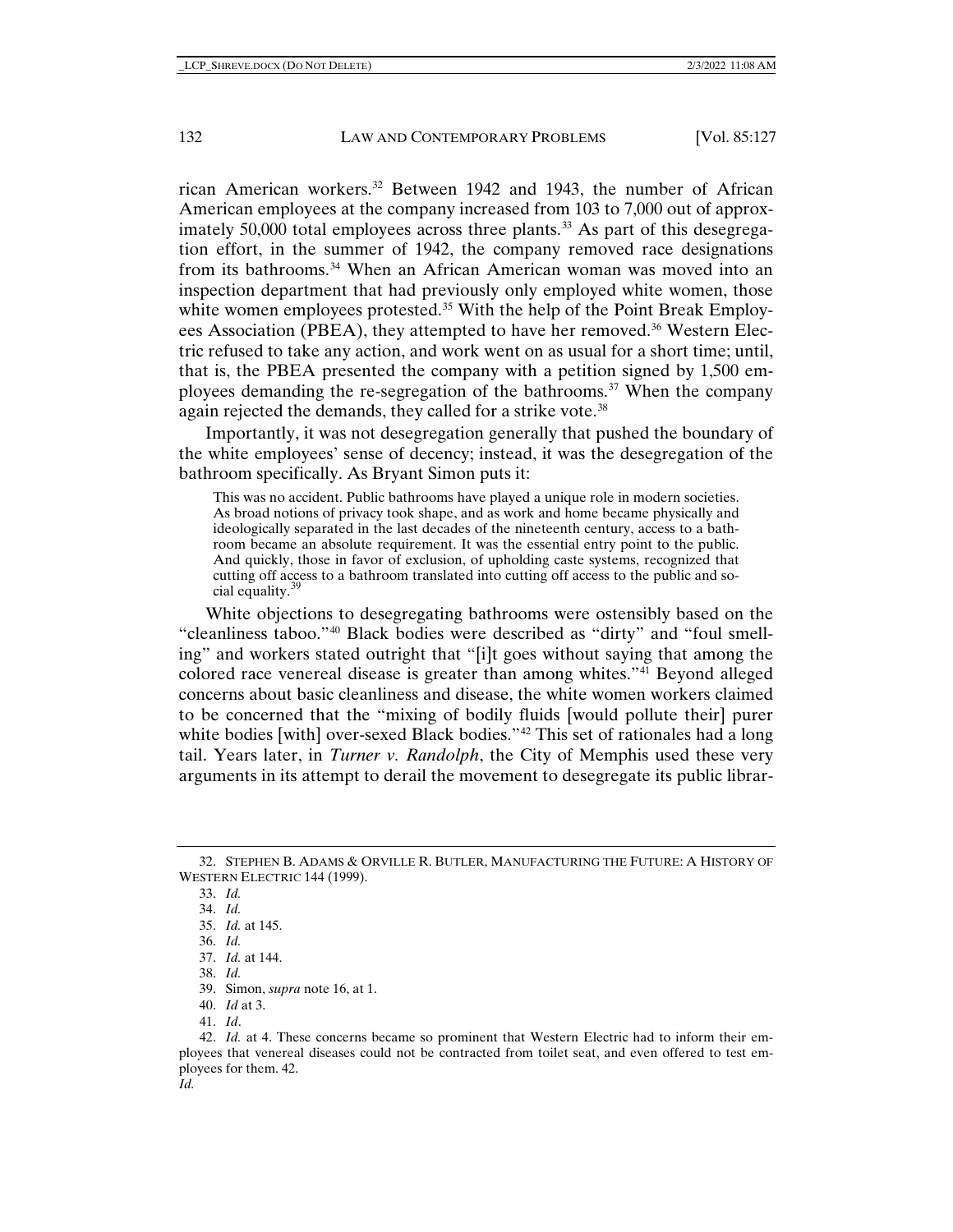ies.[43](#page-6-0) And literature distributed in the South warned that school desegregation would result in white children contracting venereal diseases like syphilis.<sup>44</sup> These public restrooms were still private spaces where races were not meant to mix; and if one engaged in such taboo behavior, their health (and reputation) were at risk.

Beyond public health concerns, racial desegregation of public bathrooms was presented as a risk to the physical safety of white women in particular. Black men have been presented as sexual predators so frequently and consistently throughout American history that "the trope is self-sustaining."[45](#page-6-2) This fear was heightened in the areas where privacy was of particular concern, such as public pools, changing rooms, and of course bathrooms, where the risk exposing white women to the "Black Body" was at its highest.<sup>[46](#page-6-3)</sup> At this point bathrooms were already separated by sex; however, black women were seen as the "accomplices" of black men, and racial integration was said to give black men access to white women "by proxy."[47](#page-6-4)

Throughout the civil rights movement in the 1950s and 1960s, access to the bathroom was central to the fight, although it rarely is recognized in writing by white people as the "critical site" that it was and is.<sup>[48](#page-6-5)</sup> Bryant Simon lays out some of the more seminal moments:

It happened in Little Rock in 1956. After the National Guard marched out of the city, the nine Black students enrolled at Central High School faced daily confrontations over access to washrooms. White students vowed to keep them out, saying, like the PBEA had in Baltimore, that they would not share toilet seats with Black students because they needed to protect themselves from venereal diseases. Five years later, Black Freedom Riders walked into "whites only" bus station restrooms in Virginia and South Carolina and were promptly arrested. This same wave of protests led to the savage beating of Fannie Lou Hamer in Winona, Mississippi in 1963.

In 1965 in Tuskegee, Alabama, Sammy Younge Jr., a college student and Navy veteran, refused to use the "Blacks Only" bathroom at the back of a gas

46. *Id.* at 203.

<span id="page-6-0"></span><sup>43.</sup> *Turner v. Randolph*, 195 F. Supp. 677 (W.D. Tenn. 1961). "The defendants introduced proof at the hearing showing that the incidence of venereal disease is much higher among Negroes in Memphis and Shelby County than among members of the white race." *Id.* at 679–80.

<span id="page-6-1"></span><sup>44.</sup> Neil J. Young, *How the Bathroom Wars Shaped America*, POLITICO MAGAZINE, May 18, 2016, https://www.politico.com/magazine/story/2016/05/2016-bathroom-bills-politics-north-carolinalgbt-transgender-history-restrooms-era-civil-rights-213902/ [https://perma.cc/FUJ3-ALGE].

<span id="page-6-2"></span><sup>45.</sup> Tobias Barrington Wolff, *Civil Rights Reform and the Body*, 6 HARV. L. & POL'Y REV. 201, 217 (2012).

<span id="page-6-4"></span><span id="page-6-3"></span><sup>47.</sup> Young, *supra* note 44. This argument becomes more interesting when one considers that often during the segregation era, bathrooms marked "Blacks Only" were often not further segregated by sex: men and women were forced to use the same space. Phyllis Randolph Frye, *The International Bill of Gender Rights vs. The Cider House Rules: Transgenders Struggle with the Courts over That Clothing They Are Allowed to Wear on the Job, Which Restroom They Are Allowed to Use on the Job, Their Right to Marry, and the Very Definition of Their Sex*, 7 WM. & MARY J. OF WOMEN & L. 133, 183  $(2000)$ .

<sup>48.</sup> Simon, *supra* note 16, at 6.

<span id="page-6-6"></span><span id="page-6-5"></span><sup>49.</sup> *Id.*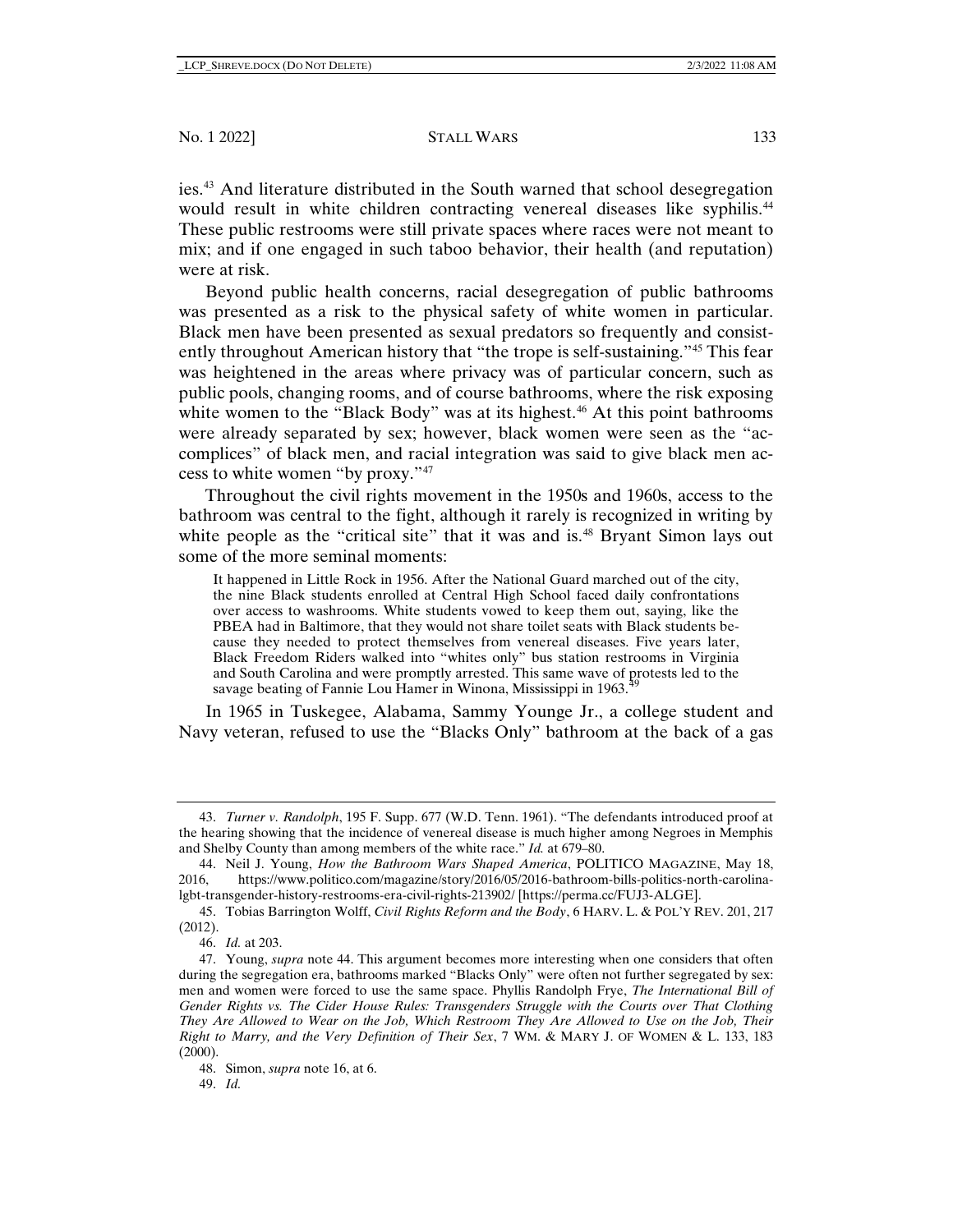station, and instead headed to the "Whites Only" one at the front; he was shot in the face and killed, the first official casualty of the civil rights movement.<sup>[50](#page-7-0)</sup>

Privacy and safety were used in the battle over bathroom access as rationales for excluding Black men and women from white spaces. The excluded minority in this case demanded that the spaces be truly public, and that access to bathrooms for men and women not be limited based on race. The justifications for public bathrooms remain the same in the case of gender; however, the arguments from the excluded minority (in this case, people assigned women at birth) ends up being rather different.

#### B. Gendering The Restroom

# "[G]ender is a kind of imitation for which there is no original."<sup>[51](#page-7-1)</sup>

<span id="page-7-9"></span>– Judith Butler

Bathrooms segregated by sex have not always been the standard practice. Prior to and through much of the nineteenth century, "unisex" bathrooms were common in private homes. In poorer contexts, these would tend to be "communal privies."[52](#page-7-2) Where residents had greater resources, "it was common to find two-seat privies with men and women . . . relieving themselves in the view of others."[53](#page-7-3)

As white women began to participate more in public life, it became necessary to find solutions to deal with their infiltration of places that had previously been uniquely manly. For example, as library leaders began to advocate for women's access to that place which had previously been reserved for men only, separate "women's only" spaces were created.<sup>[54](#page-7-4)</sup> These were built to reflect the private space from which women were "stepping out": "common feature[s] of such rooms was a hearth, which combined with the furniture, carpets and window treatments to reflect the domestic spaces associated with women's separate sphere."[55](#page-7-5) These spaces also provided discrete access to a private ladies' bathroom.[56](#page-7-6) Beyond libraries, as women took advantage of public transportation, train cars were designated for them only.<sup>[57](#page-7-7)</sup> These were generally at the back of the train because, it was said, they were less likely to be damaged during acci-dents and had the cleanest air.<sup>[58](#page-7-8)</sup>

58. *Id.*

<span id="page-7-0"></span><sup>50.</sup> *Id.*; JAMES FORMAN, SAMMY YOUNGE, JR.: THE FIRST BLACK STUDENT TO DIE IN THE BLACK LIBERATION MOVEMENT 192–93 (1968); Hesse*, supra* note 23.

<span id="page-7-1"></span><sup>51.</sup> Judith Butler, *Imitation and Gender Insubordination*, *in* THE LESBIAN AND GAY STUDIES READER 307, 313 (Henry Abelove, Michele Aina Barale, David M. Halperin eds., 1993).

<sup>52.</sup> Colker, *supra* note 15, at 153.

<span id="page-7-3"></span><span id="page-7-2"></span><sup>53.</sup> *Id.* As referenced earlier, part of the reason for the push for public bathrooms was the *too* public use of the streets for relief: "Urinating men, like defecating horses, were an everyday sight on the street." Peter C. Baldwin, *supra* note 17, at 267.

<span id="page-7-8"></span><span id="page-7-7"></span><span id="page-7-6"></span><span id="page-7-5"></span><span id="page-7-4"></span><sup>54.</sup> Terry S. Kogan, *Sex-Separation in Public Restrooms: Law, Architecture, and Gender*, 14 MICH. J. GENDER & L. 1, 30 (2007).

<sup>55.</sup> *Id.* at 31.

<sup>56.</sup> *Id.*

<sup>57.</sup> *Id.* at 32.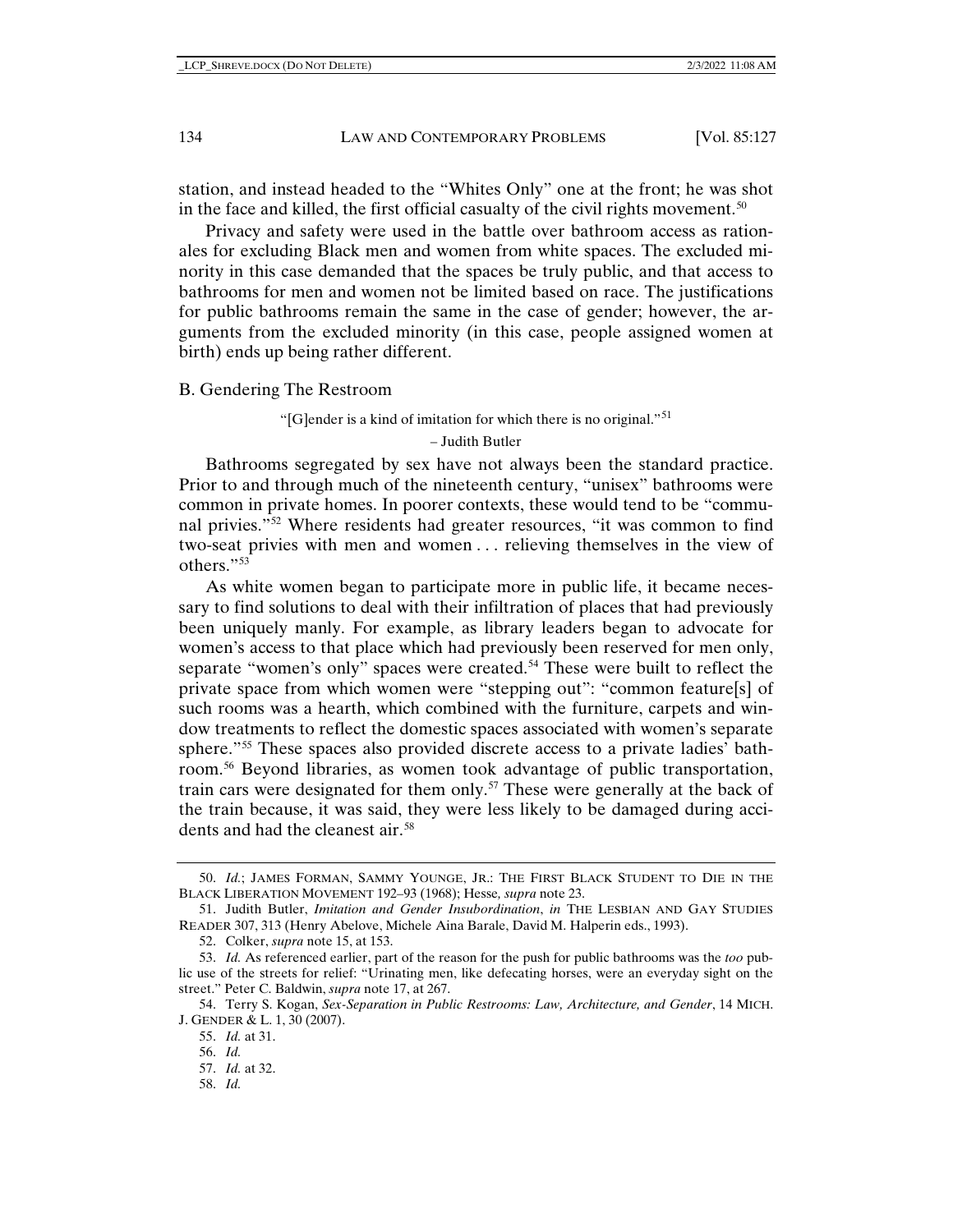As the nation became more industrialized, women were increasingly present in the workplace. The bathroom became a specific focus of those whose work it was to try maintain women's privacy and hygiene in the transition, by ensuring that women's private "domestic space" was brought into the "public space.["59](#page-8-0) This work was viewed as essential to many who were committed to ensuring that men and women maintained their proper gender roles as both began to mix more in the public sphere:

For men, the practice of good personal hygiene was imagined to yield a strong and masculine citizenry that could readily protect the nation from the perils of effeminacy. For women, learning how to maintain clean and respectable bodies for themselves and for their families formed the foundation of successful "republican motherhood."<sup>[60](#page-8-1)</sup>

This concept of "domestic public spaces" relates directly to "separate spheres ideology."<sup>[61](#page-8-2)</sup> As women were entering the workforce, industry and legislative forces began justifying the separation of male and female bathroom spaces not only based on the privacy and hygiene concerns of and for women, but also on concerns about their mental and physical safety. $62$  Suddenly, women were doing the jobs of men: "[t]hey toiled in factories and office buildings, and this rattled people[,]"[63](#page-8-4) some of whom believed that the pressure of the workplace would cause the "weaker sex" to "decompensate," making necessary the creation of a separate space within the public space that mimicked to some de-gree the private domestic space.<sup>[64](#page-8-5)</sup>

These concerns and claims led state legislatures to pass laws requiring separate spaces for women in the workplace. In 1887, Massachusetts became the first state specifically to mandate separate bathrooms for women.<sup>65</sup> Within a few decades, every state had a similar law.<sup>[66](#page-8-7)</sup> As Terry Kogan explains, "[t]he sexseparated water closet was necessary [1] as a haven to protect the weaker body of the woman worker;  $\ldots$  [2] as one aspect of a factory's providing its workers with sanitary – 'clean and adequate' - toilet accommodations; . . . [3] to protect a worker's interest in privacy; and . . . [4] to protect and vindicate social morality, a morality rooted in the early nineteenth century separate spheres ideology."[67](#page-8-8) The first and second justifications are closely related to safety generally, both physical and mental, where the third is focused on privacy.

<span id="page-8-1"></span><span id="page-8-0"></span><sup>59.</sup> Davis, *supra* note 11, at 36. "[T]he nineteenth century ushered in an unprecedented valorization of the sanitary body. *Id*.

<sup>60.</sup> *Id.*

<sup>61.</sup> Barnett et al., *supra* note 12, at 233.

<span id="page-8-3"></span><span id="page-8-2"></span><sup>62.</sup> Young, *supra* note 44. As public restrooms emerged in the nineteenth century, American men and women both viewed ladies' rooms as a public extension of the home— a safe spot where women could escape the outside world and its dangers. As the number of women working in factories and mills increased, so too did cultural anxieties about ladies leaving the protection and privacy of the domestic sphere. *Id.*

<sup>63.</sup> Hesse*, supra* note 23.

<sup>64.</sup> *Id.*

<span id="page-8-8"></span><span id="page-8-7"></span><span id="page-8-6"></span><span id="page-8-5"></span><span id="page-8-4"></span><sup>65.</sup> Barnett et al., *supra* note 12, at 232. *See also* Kogen supra note 54, at 30; Colker, *supra* note 15, at 160–61; Hesse*, supra* note 23.

<sup>66.</sup> Barnett et al., *supra* note 12, at 233.

<sup>67.</sup> Kogan, *supra* note 54, at 41.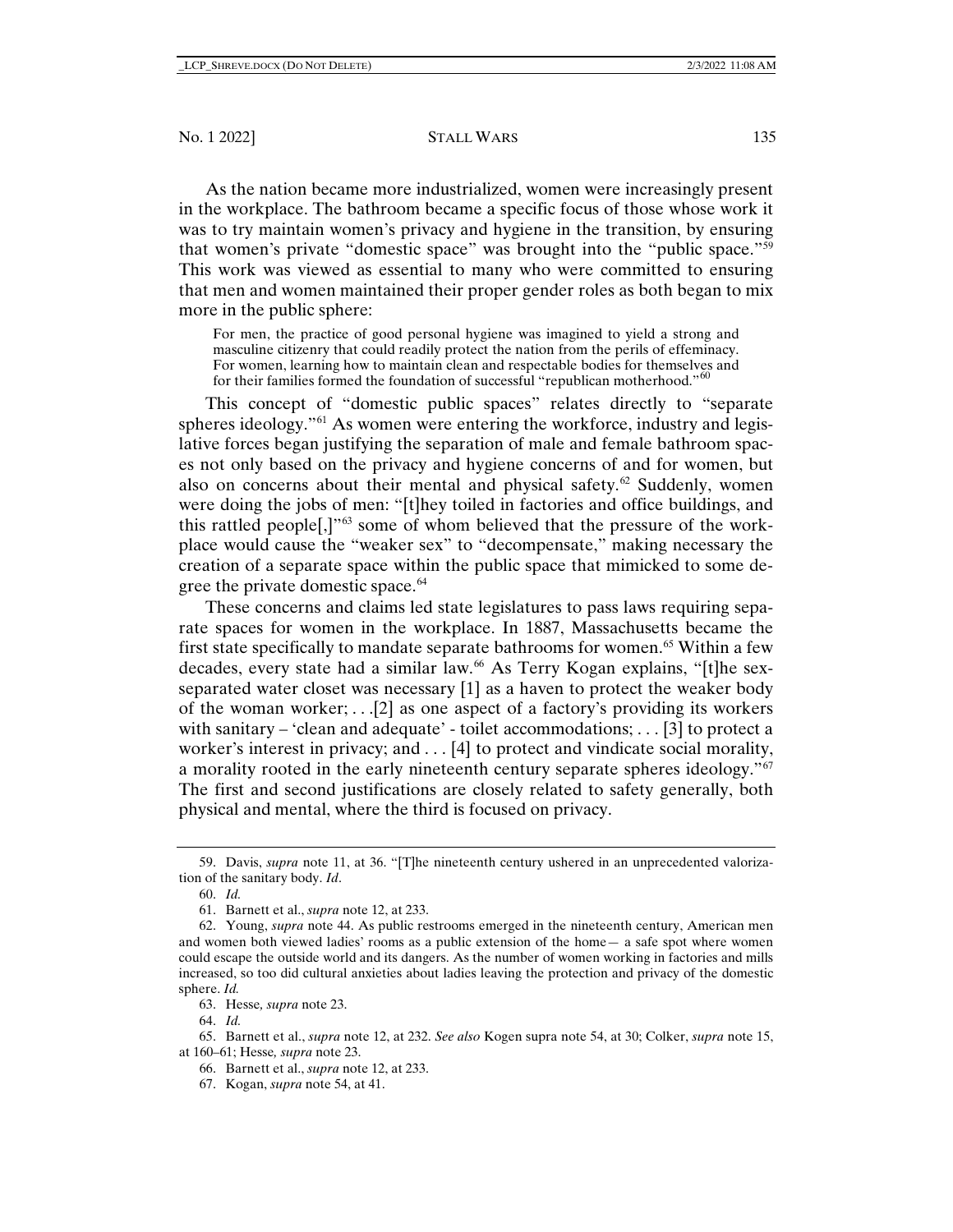The sex-segregation of bathrooms, by reproducing the separate spheres, also by definition created access restrictions to public facilities that in turn created restrictions to participation in the public sphere generally. For example, women's bathrooms were not installed in the U.S. Supreme Court until 1981; they followed the appointment of Associate Justice Sandra Day O'Connor.[68](#page-9-0) This was despite the fact that the first woman to serve as a Supreme Court clerk, Lucile Lomen, was hired by Associate Justice William O. Douglas for the 1944- 1945 term.<sup>[69](#page-9-1)</sup> The dozens of women clerks that followed, as well as other women employees, had no building access to a sex-segregated bathroom until the  $1980s$ <sup>70</sup> It took even longer on the floor of the Senate: women's bathrooms were not present there until 1992, even though the first woman Senator to serve a full term, Hattie W. Caraway, began that term in 1931, and fourteen women served after her and prior to  $1992$ <sup>71</sup> Prior to this change in infrastructure, women Senators, unlike the men, had to use public restrooms much further from the floor, potentially risking missing votes to do so.<sup>[72](#page-9-4)</sup>

Even where there is access to separate men's and women's facilities with equal convenience, the segregated nature of these spaces can potentially limit women's mobility in the workplace. As much as it is not a primary use of the bathroom, the men's side is often still used for social and business interactions for men, potentially reinforcing the "old boys' network."[73](#page-9-5)

It is ironic that sex-segregated bathrooms, justified by privacy and safety arguments, can potentially limit mobility of women in the public work sphere. However, a greater and more concrete irony becomes evident when these arguments, meant to stoke fear in the population, arise in the context of the debates surrounding the Equal Rights Amendment (ERA) made by Phyllis Schlafly and others on the anti-ERA campaign. Among the main arguments that the ERA would actually be dangerous for women (and society in general) was that its passage would lead to the requirement of "unisex" bathrooms.<sup>74</sup> First, such unisex environments would threaten the physical safety of women, opening them up to the risk of harassment, sexual assault, and rape, as men could walk in on women in the bathroom without recourse.<sup>[75](#page-9-7)</sup> Young daughters

74. *Id.* at 57.

<sup>68.</sup> Colker, *supra* note 15, at 156.

<span id="page-9-1"></span><span id="page-9-0"></span><sup>69.</sup> Ruth Bader Ginsburg, Assoc. J. Sup. Ct. of the U.S., *The Supreme Court: A Place for Women*, Address to Sw. Univ. of L. (Feb. 6, 2002), *in* 32 SW. U. L. REV. 189, 193 (2003).

<span id="page-9-2"></span><sup>70.</sup> *Id.* at 195 ("[f]rom 1973 through 1980, the Justices engaged 34 women and 225 men as law clerks").

<span id="page-9-3"></span><sup>71.</sup> Rebecca L. Felton was technically the first woman Senator; however, she only served for 24 hours. *Women Senators,* U.S. Senate, https://www.senate.gov/artandhistory/history/common/briefing /women\_senators.htm [https://perma.cc/4PF9-YJFB].

<span id="page-9-4"></span><sup>72.</sup> Bonnie J. Morris, *What Changed from Anita Hill to Christine Ford? Capitol Hill Bathrooms, Believe it or Not*, USA TODAY, Oct. 19, 2018.

<sup>73.</sup> Colker, *supra* note 15, at 167–68.

<span id="page-9-7"></span><span id="page-9-6"></span><span id="page-9-5"></span><sup>75.</sup> Davis, *supra* note 11, at 40. Schlafly popularized the claim that the ERA would "integrate public toilets," meaning to raise the specter of racial integration of public toilets with southern voters. Young, *supra* note 44.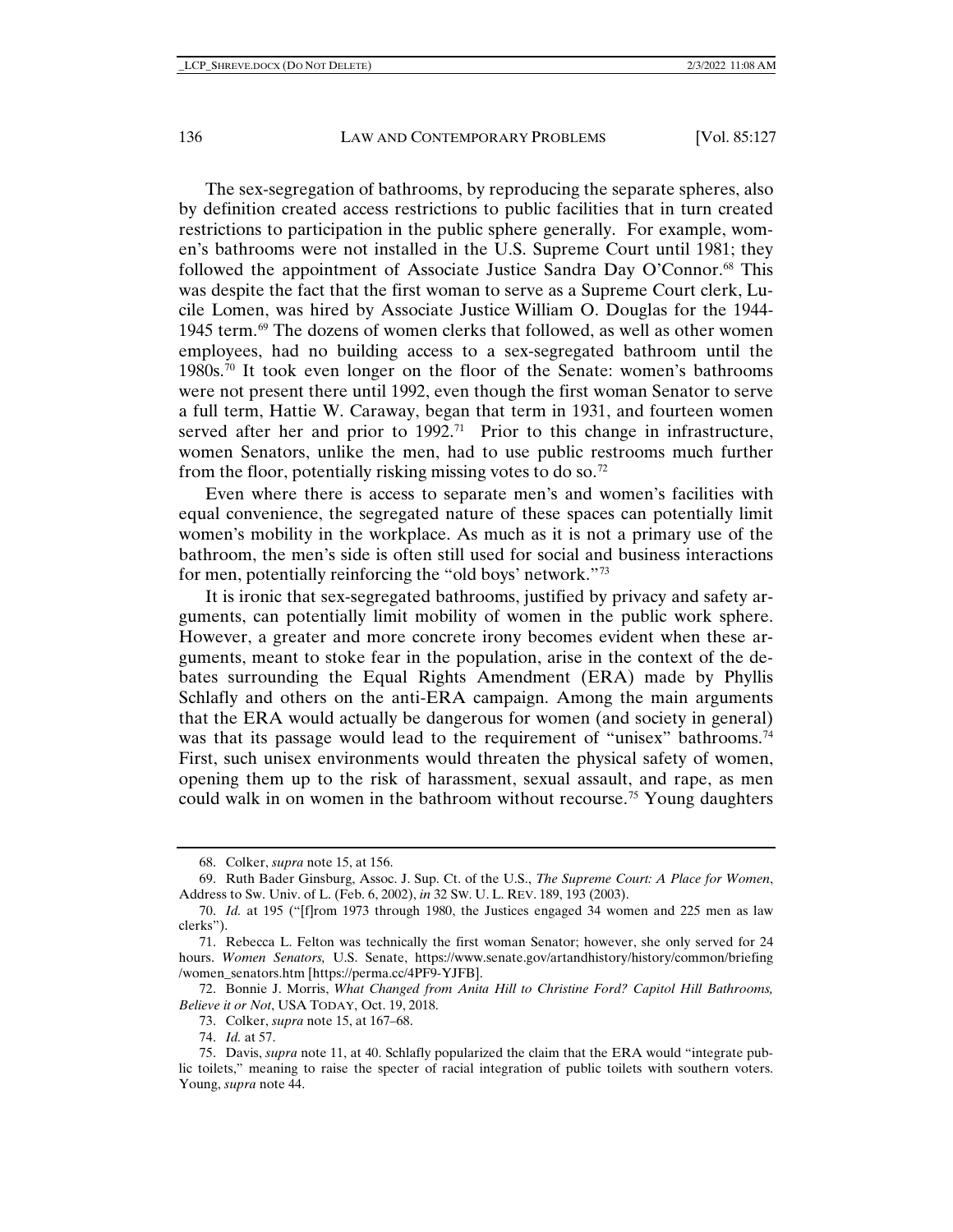would also find themselves at the mercy of pedophiles.<sup>[76](#page-10-0)</sup> Second, they would be a threat to the dignity of women and, indeed, the very family unit, as the femininity of women was at risk because they would be forced into close proximity of men while engaging in some of the most private of acts.[77](#page-10-1) These very words made it into debates on the floor of Congress regarding the ERA,<sup>[78](#page-10-2)</sup> and the threats of the unisex bathroom were taken so seriously that some state legislatures created bathroom exceptions when drafting nondiscrimination laws.<sup>79</sup> Regardless of the legitimacy of these concerns, or whether those using them to support their arguments against the ERA were earnest, in the end they were effective in maintaining the status quo in the bathroom; unfortunately, they were also effective in maintaining the status quo in the rest of the public sphere, at least partially blocking the passage of the ERA.

Although the same justifications for segregation are at play in relation to race and gender, unlike Black people and their allies, women and theirs approved of, rather than fought against, segregation in their spaces. The access concerns, rather, were not that bathrooms be open to all members of both the majority and the minority, but rather that there be parity in segregated bathrooms available for women in order to support full participation in public life. Arguments for excluding gay males from the bathroom turn on similar themes, and as with those relating to women are on the basis of sex. . .just sex of a very different kind.

## III

# QUEERING THE PUBLIC: SEX IN THE BATHROOM

"Never wait or play around toilets. Always leave immediately[.]"<sup>[80](#page-10-4)</sup> – Popular 1954 Pamphlet

Safety and privacy were central to the civil rights arguments for access coming from gender, race, and sex. The civil rights focus for gay men is troubled. Although safety and privacy remain central, there concern is not access concerns but rather the use-misuse-transformation of space. The transformative aspect of the gay man's use of the space as erotic undermines and potentially

- 78. Kogan, *supra* note [54,](#page-7-9) at 56.
- 79. Colker, *supra* note 15, at 159.

<span id="page-10-0"></span><sup>76.</sup> Young, *supra* note 44. At an ERA Rally in 1977, Clay Smothers, an African American Texas legislator, stated: "Some of my black friends ask me why I am working with this movement, when most of the blacks are on the other side of town. I have enough civil rights to choke a hungry goat. I ask for public rights. . .I ask for victory over the perverts of this country. I want the right to segregate my family from these misfits and perverts." Ruth Murray Brown, FOR A CHRISTIAN AMERICA: A HISTORY OF THE RELIGIOUS RIGHT 113 (2013).

<sup>77.</sup> Young, *supra* note 44.

<span id="page-10-4"></span><span id="page-10-3"></span><span id="page-10-2"></span><span id="page-10-1"></span><sup>80.</sup> Henry O. Reno and George Southworth, *More Than 30 Men Quizzed; 40 Others Face Questioning*, THE MIAMI HERALD, July 8, 1954, at 8-A.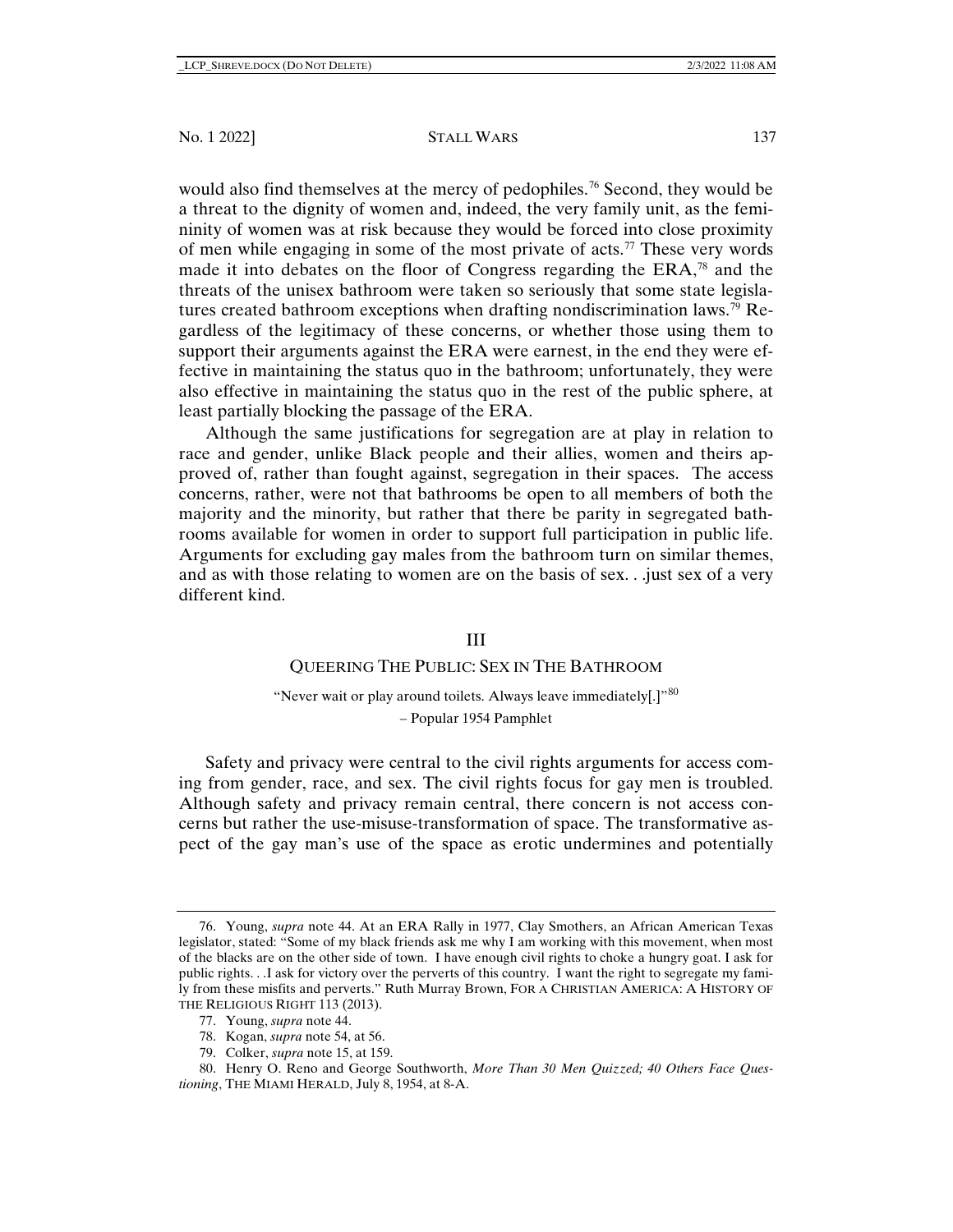usurps the primary use of public bathrooms by the general population, marking it in a way that most can only view as dangerous.

The safety of the public is portrayed as "at risk" in relation to gay men not because they are attempting to access forbidden places, but rather because they are *already there . . .* a much more frightening proposition. The claims are often that gay men's use of the spaces for sexual activity ruins them for the "respectable community" of heterosexuals. As with arguments against allowing transgender men access to men's bathrooms and ERA-based claims about unisex bathrooms, the focus of this risk is often specifically children. In a survey of headlines covering public park bathrooms as cruising spots, titles such as "Beauty Spots are 'Dogged' by Pervs," "Lewd Behaviour Behind Loo Closure," and "People Investigation: Park & Writhe; Car Pervs' Naked Lust Infests the Haunts of Innocent Children."[81](#page-11-0) Anita Bryant made the supposed danger to children even more explicit with her "Save Our Children" campaign, claiming "since homosexuals cannot reproduce, they *must* recruit, *must* freshen their ranks."[82](#page-11-1)

A focus of the "Save Our Children" campaign was preventing gay men from having teaching positions, based on these "recruitment" fears. These same fears were in play during the "Lavender Scare" of the 1950s. The imagined link between homosexuals and other "subversives," especially communists, was emphasized repeatedly.[83](#page-11-2) The Senate Investigations Subcommittee of the Committee on Expenditures in the Executive Department openly stated that "there is an abundance of evidence to sustain the conclusion that indulgence in acts of sex perversion weakens the moral fiber of an individual to a degree that he is not suitable for a position of responsibility."[84](#page-11-3) Such individuals might be especially vulnerable to blackmail, of course, but also, "normal" or "young and impressionable" people might "come under the influence of a pervert."[85](#page-11-4)

Underlying these positions was the view, ensconced in the law at the time, that sex acts between men were "crimes against nature."[86](#page-11-5) In the middle of the

<span id="page-11-0"></span><sup>81.</sup> Sean Hennelly, *Public Space, Public Morality: The Media Construction of Sex in Public Places*, 31 LIVERPOOL L. REV. 67, 75 (2010). The irony of the last headline becomes clear when Hennelly goes deeper into the text of the article: "THIS is the sordid scene as a couple of doggers emerge from their car after putting on a sex show that only hours earlier was thronging with families and children." *Id.* at 76. The implication is of course that children are at risk of exposure, as it simultaneously demonstrates that such activity is taking place only when there is in fact an absence of those families and children for hours at least. *Id.*

<span id="page-11-1"></span><sup>82.</sup> Scott De Orio, *The Invention of Bad Gay Sex: Texas and the Creation of a Criminal Underclass of Gay People*, 26 J. OF THE HISTORY OF SEXUALITY 53, 74 (2017). The use of the term "ranks" should not be overlooked, not so subtly suggesting that there is in fact a war for children's dignity, souls, and perhaps even lives.

<span id="page-11-3"></span><span id="page-11-2"></span><sup>83.</sup> Patricia A. Cain, *Litigating for Lesbian and Gay Rights: A Legal History*, 79 VA. L. REV. 1551, 1565–66 (1993).

<sup>84.</sup> *Id.*

<sup>85.</sup> De Orio, *supra* note82, at 59.

<span id="page-11-5"></span><span id="page-11-4"></span>Allan Bérubé, *The History of Gay Bathhouses*, 44 JOURNAL OF HOMOSEXUALITY 33, 34 (2003). For a comprehensive list of laws covering such laws, *see* APPENDIX, *The Evolution of State Sodomy Laws,*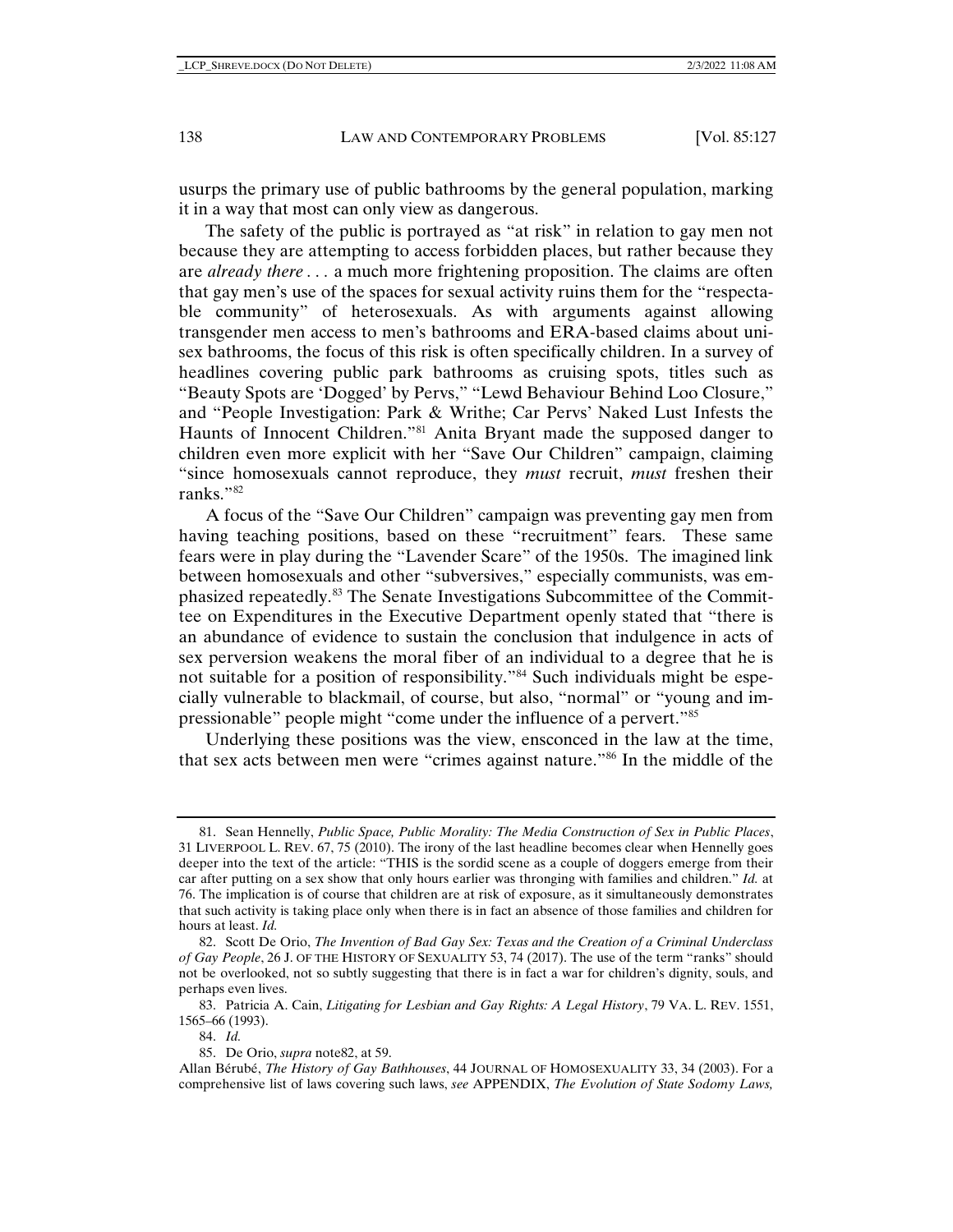twentieth century, it seemed there would be no movement on such laws, as even members of the bar committees of various states, when surveyed, expressed concern about legalizing even private sex acts between men for fear that it was a slippery slope to pedophilia.<sup>[87](#page-12-0)</sup> Crackdowns reached their heights in the 1950s, driven by recruitment rhetoric which often concentrated on the alleged risk that vulnerable youth would be targeted by older gay men.<sup>[88](#page-12-1)</sup> Between 1940 and 1970, appellate court decisions regarding sodomy doubled, most of which dealt with sodomy between men.<sup>[89](#page-12-2)</sup>

Considering the portrayal of public restrooms as predatory spaces, and the very real risk to reputation, employment, and freedom that attended any perceived misuse, why would these spaces become a center of the erotic for gay men?

# A. The Bathroom as Erotic Space

The arguments against the public bathroom as an erotic space generally in-volve access to alternatives.<sup>[90](#page-12-3)</sup> During the mid twentieth century there were, after all, bars and other commercial spaces available to gay men (and women) to meet, socialize, and make plans, if need be, to find a more private place. <sup>[91](#page-12-4)</sup> The problem with such spaces, however, was that they were *known.* For instance, by the late 1950s in San Francisco alone, "20 gay bars had their licenses challenged and hundreds of bar patrons had been arrested."[92](#page-12-5) Even as court rulings and public opinion turned against raids on these spaces, they continued unabated.<sup>[93](#page-12-6)</sup>

If known commercial spaces are deemed risky because they are known, not only by state authorities but likely by the general public, then why not the home? After all, "[t]he core of both 'privacy' and 'property' involves the same abstract right: the right to exclude unwanted interference by third parties.["94](#page-12-7) The home is where, historically, this right to exclude has been nearly irrefuta-ble.<sup>[95](#page-12-8)</sup> Sexual conduct has long been considered one of the most private acts.<sup>[96](#page-12-3)</sup>

<span id="page-12-8"></span><span id="page-12-7"></span><span id="page-12-6"></span><span id="page-12-5"></span><span id="page-12-4"></span>95. *Id.* at 14. Perhaps the strongest expression of the rights associated with the home is the "castle doctrine," "[a]n exception to the retreat rule allowing the use of deadly force to protect one's own

<span id="page-12-0"></span>*Colonial Times to* Lawrence v. Texas, *in* WILLIAM N. ESKRIDGE JR., DISHONORABLE PASSIONS: SODOMY LAWS IN AMERICA, 1861–2003 388–407 (2008).

<sup>87.</sup> De Orio, *supra* note 82, at 71.

<span id="page-12-9"></span><sup>88.</sup> *Id.* at 59.

<sup>89.</sup> ESKRIDGE, *supra* note 86, at 85.

<span id="page-12-3"></span><span id="page-12-2"></span><span id="page-12-1"></span><sup>90.</sup> A blunt response to this comes from a participant: "[l]ots of folk don't admit to [cruising bathrooms] or they just never do it because it's seen as dirty because it's a publicly sexual thing. '*Why would you look for sex in a stinking public toilet?*' But at the same time, for a guy like me, that's where the cocks are so it makes sense. People just see it as dirty and dangerous because you never know who you are going to meet. It's just for sex. There's no relationship – there's no bond. The only reason you're there is to spunk. You'll never see that person again." Grant Anderson, *"Why Can't They Meet in Bars and Clubs Like Normal People?": The Protective State and Bioregulating Gay Public Sex Spaces*, 19 SOCIAL AND CULTURAL GEOGRAPHY 699, 709 (2018) (emphasis in original).

<sup>91.</sup> Bérubé, *supra* note 86, at 34.

<sup>92.</sup> *Id.* at 48.

<sup>93.</sup> *Id.*

<sup>94.</sup> Carlos A. Ball, *Privacy, Property, and Public Sex*, 18 COLUM. J. GENDER & L. 1, 3–4 (2008).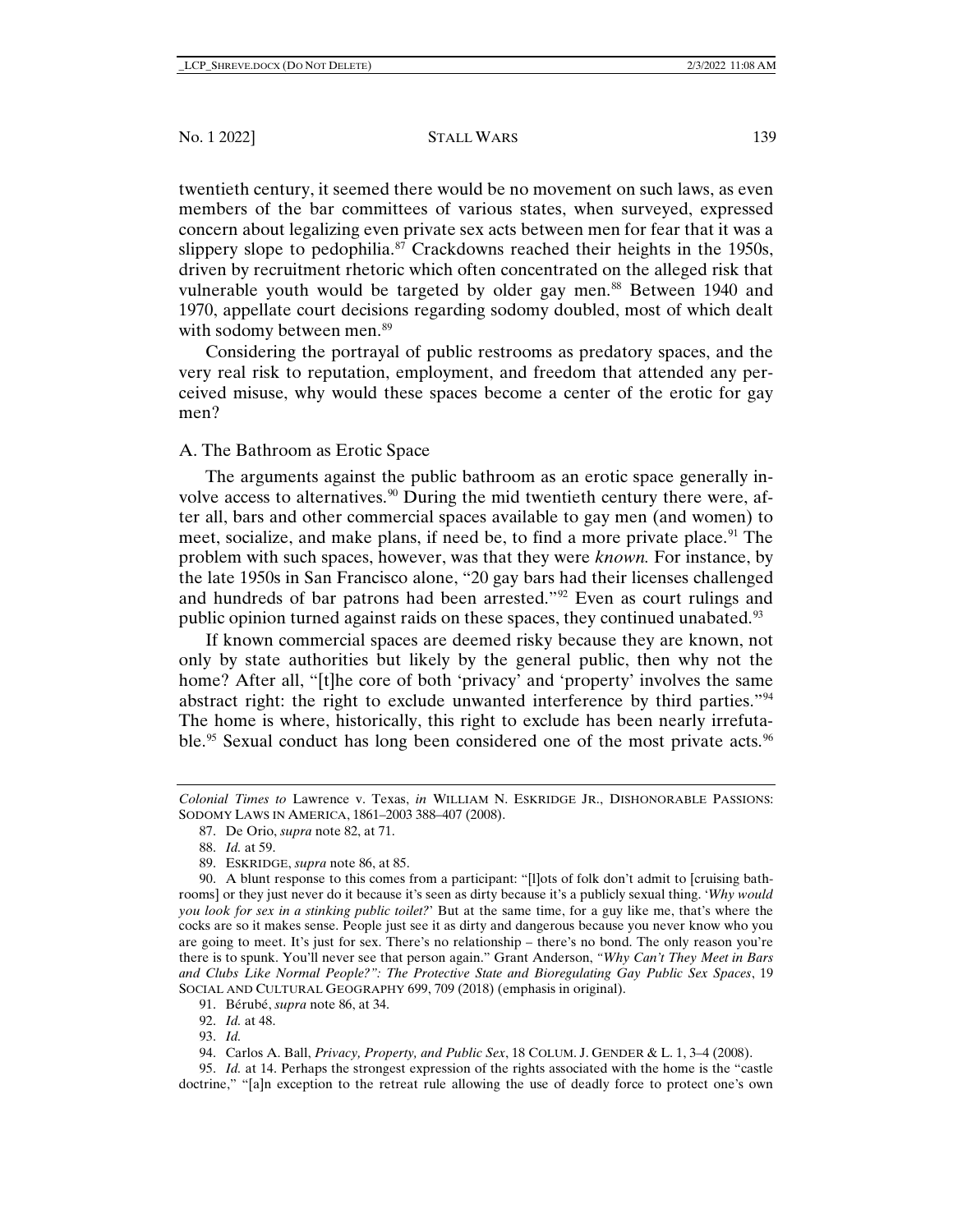This space and its connection to sexual conduct, however, is also inextricably connected to concepts of family, marriage, and reproduction.<sup>[97](#page-13-0)</sup> Not only did homosexual relationships lack the legal and social infrastructure associated with classic notions of family and marriage[,98](#page-13-1) but in many cases the home represented a heightened risk of exposure. Taking advantage of commercial public spaces where gay men could be found meant weighing the risk of going to a *place* that is known. Bringing another man to your home meant exposing yourself where *you* were known: to neighbors, potentially even family. Further, it meant revealing that most personal and private of spaces to your partner, casual or otherwise.

The irony is, of course, that regulations of both the commercial private spaces and the home necessarily pushed sexual intimacy, this "most private of acts," into more public spaces. Such public spaces offered greater opportunity to protect anonymity, as the space was not considered to be, specifically, coded as gay, and so the status of the place offered a cover of sorts. Further, the brevity of the encounters meant that neither partner would likely be able to identify the other. Gay men became adept at "stealing moments of privacy and at finding the cracks in society where they could meet and not get caught.["99](#page-13-2) The state's regulation of commercial public and private spaces required the acquisition of this skillset. $100$ 

The public bathroom, in contrast with other public venues where sex acts may occur (for example, parks, piers, or commercial bathhouses), is traditionally a place where the "unspeakable" happens. It is arguably a place of filth: "even the cleanest of public toilets, culturally speaking, [is] a 'dirty space.'"[101](#page-13-4) This either makes the public bathroom an unlikely candidate for an erotic space . . . or only an erotic space for the self-loathing. It is also a place, though,

96. Ball, *supra* not[e 94,](#page-12-9) at 1.

<span id="page-13-1"></span><span id="page-13-0"></span>97. Zaid Al Baset, *Section 377 and the Myth of Heterosexuality*, 4 JINDAL GLOBAL L. REV. 89, 101 (2012).

98. Lauren Berlant & Michael Warner, *Sex in Public*, 24 CRITICAL INQUIRY 547, 562 (1998).

99. Bérubé, *supra* note 86, at 34.

home and its inhabitants from attack, esp. from a trespasser who intends to commit a felony or inflict serious bodily harm." BLACK'S LAW DICTIONARY (11th ed. 2019). The expansion of this exception outside the home with the recent advent of "Stand Your Ground" laws has created significant debate, demonstrating the concern with moving rights traditionally exerted withing the home past the front door. *See generally* Wyatt Holliday, *The Answer to Criminal Aggression is Retaliation: Stand-Your-Ground Laws and the Liberalization of Self-Defense*, 43 U. TOL. L. REV. 407 (2012).

<span id="page-13-3"></span><span id="page-13-2"></span><sup>100.</sup> Anderson, *supra* note 90, at 712. Part of this skillset included a learned code of conduct in terms of use of space, so that secrecy and anonymity can be maintained. *Id.* at. Violations of the code disrupt the normal erotic flow: "[a] friend of mine. . . had a young guy sucking him off at the urinal when an old guy came in and proceeded to stand and watch. After a while the young guy was like, 'fuck this!' and he pulled his trousers up and left. J was furious. There are rules. You just don't stand and watch someone. You give them privacy and let them get on with it." *Id.* at 713.

<span id="page-13-4"></span><sup>101.</sup> Ruth Barcan, *Dirty Spaces Separation, Concealment, and Shame in the Public Toilet*, *in* TOILET: PUBLIC RESTROOMS AND THE POLITICS OF SHARING 25 (Harvey Molotch & Laura Noren eds., 2010).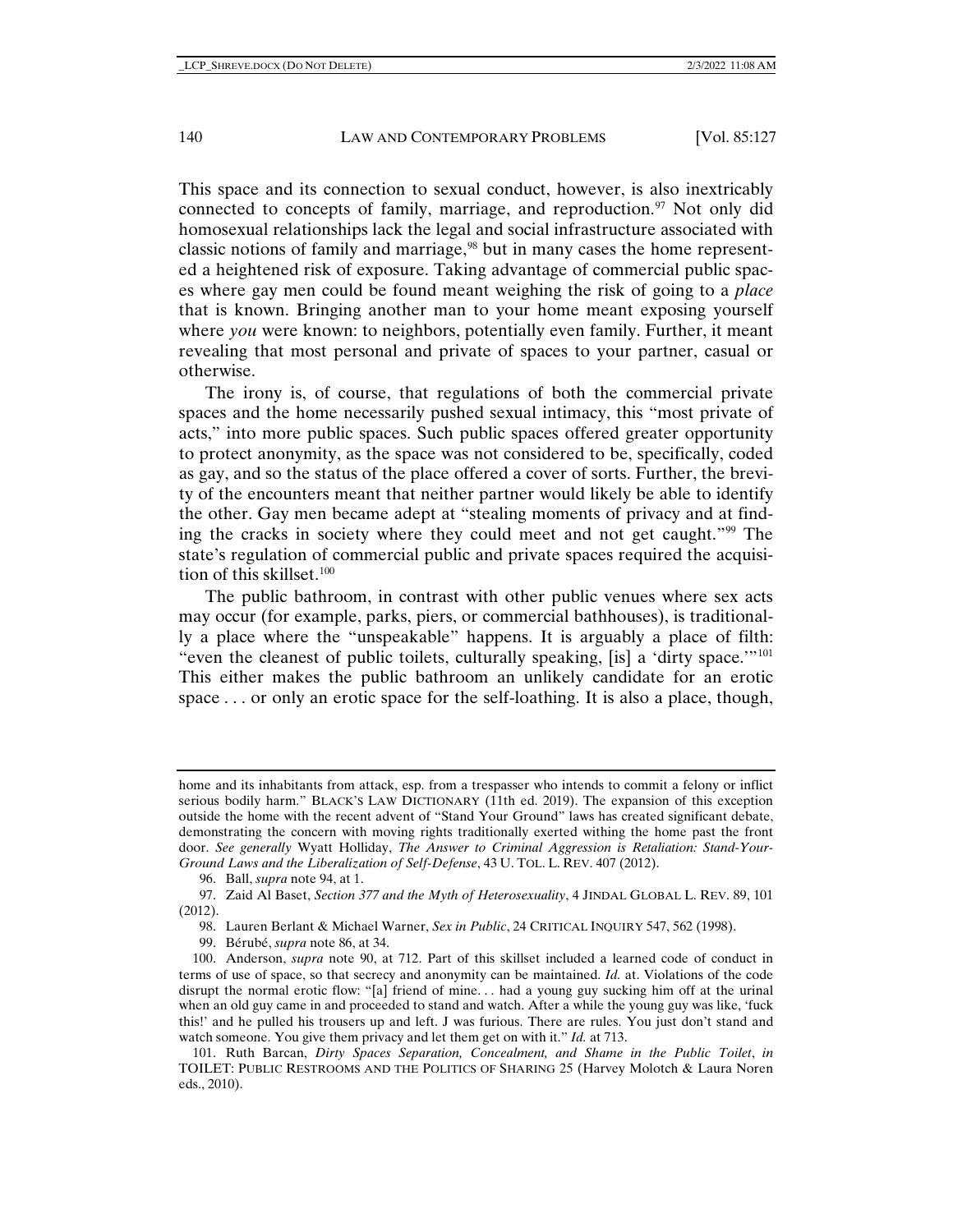of disappearing—waste is flushed away, the unseeable made literally unseen.[102](#page-14-0) In this way, it appeals to the hidden.

Public bathrooms are also permeable, and because concerns regarding the space here are not about access but rather misuse, the privacy-safety justifications are flipped. Privacy, instead of being an expectation, is manufactured through venue selection and indoctrination. Space is chosen carefully to ensure privacy, as much as this is possible in public. An additional layer of privacy is added by keeping verbal communication to a minimum, as it entails multiple risks. For instance, "[w]hen one speaks, one conveys more information than the mere content of one's words."[103](#page-14-1) Express statements regarding sexual activity in public spaces also open up the possibility of soliciting the wrong person, especially someone in law enforcement. Finally, there is simply the risk of being overheard, and being held accountable.

B. Secret Public Spaces, Unspoken Language, And Creating a Strange Society: Privacy And Sex in The Bathroom

The main difference between privacy in the home and the public space is that privacy in the home is "subject to protection through legal means," where those seeking sex in public spaces self-regulate, choosing spaces that can be considered not public so much as semi-public.[104](#page-14-2) The main purpose of both nonverbal communication and the appropriate choice of place is to ensure that only insiders are a part of and participating in the space – outsiders are excluded.<sup>[105](#page-14-3)</sup>

Laud Humphreys has described the "ideal" public restroom as being isolated on an "island of grass," a flat, clear view all around, with a getaway car near.[106](#page-14-4) In addition to location, characteristics of the space can make it more amenable as a cruising spot: for instance, "[d]oors that lead into the restrooms which squeak or stick. . .protect privacy by alerting the sexual actors of the imminent arrival of visitors."[107](#page-14-5) Timing is also essential: hours that are considered "family time" (in other words, times when it is likely that public restrooms will be used by straight men or children) are generally off limits; and if one is determined to engage in sexual activity during those hours, he should seek a space that is even more secluded than normal.<sup>[108](#page-14-6)</sup>

When engaging a partner in these spaces, verbal communication is most often nonexistent, requiring an understanding of "the language of the body."[109](#page-14-7)  This nonverbal form of communication often occurs in multiple stages. In one breakdown, there are four main stages:

<sup>102.</sup> *See id.* at 34.

<span id="page-14-4"></span><span id="page-14-3"></span><span id="page-14-2"></span><span id="page-14-1"></span><span id="page-14-0"></span><sup>103.</sup> Richard Tewksbury, *Cruising for Sex in Public Places: The Structure and Language of Men's Hidden, Erotic Worlds*, 17 DEVIANT BEHAV. 1, 10 (1996).

<sup>104.</sup> Ball, *supra* note 94, at 24.

<sup>105.</sup> *Id.* at 13–18.

<sup>106.</sup> *Id.* at 17.

<span id="page-14-5"></span><sup>107.</sup> *Id.* at 17–18.

<span id="page-14-6"></span><sup>108.</sup> Tewksbury, *supra* note 103, at 9.

<span id="page-14-7"></span><sup>109.</sup> Ball, *supra* note 94, at 30.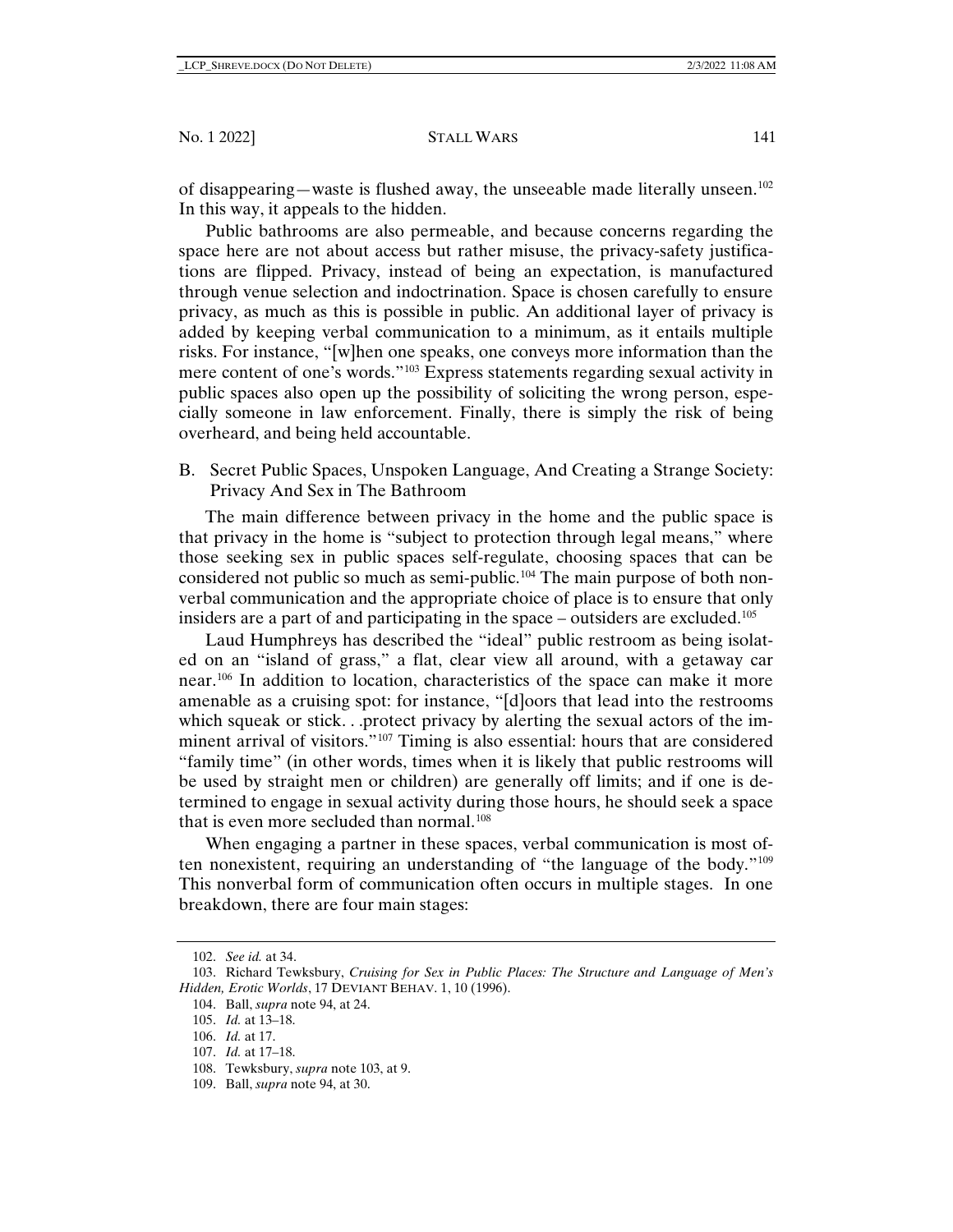1. Approaching: this occurs outside the space, and often involves driving around the restroom, parking, and remaining in the car before entering. As straight men simply park, enter, and leave, this is the first indicator;

2. Positioning: standing in such a way to indicate that one is not there for the primary use of the restroom, and looking around in a manner uncommon (for example, most straight men will simply look down);

3. Signaling: stepping back from a urinal or otherwise ensuring that one's penis is easily viewable;

4. Contracting: physical genital contact, which if not rejected, seals the sexual contract.<sup>[110](#page-15-0)</sup>

A more recent study verifies that this multistep process remains much the same:

1. The function of protected territories in facilitating the arrangement of (sexual) encounters between strangers;

2. The screening processes by which a potential partner is selected as an acceptable risk;

3. The negotiation of the "scenario" itself, so that the risks to be taken are clarified, and agreeable limits set;

4. Control of interaction during the actual scenario (the sex act) so that the limits are not exceeded, real "consent" is maintained, and withdrawal possible at any point where one of the participants finds "the action too much to handle." $^{111}$  $^{111}$  $^{111}$ 

Positioning and signaling can involve various "motions and signals."[112](#page-15-2) As these are mirrored more and more, they can progress from "[r]ubbing one's chest or lips, or stroking the inside of one's thighs, or, most obviously, stroking, massaging, or caressing one's genitals."[113](#page-15-3) Perhaps most important to the ability to maintain safety and anonymity, these forms of communication must be learned, and so are the privilege of the initiated.<sup>[114](#page-15-4)</sup>

The success of this language is at least partially based on how its structure upends known standards of heterosexual behavior in the space. As much as aspects of positioning involve a subtle flaunting, heterosexual men in the bathroom using it for its primary purpose find themselves in a position where their actions are constantly tested.[115](#page-15-5) As Ruth Barcan puts it: "[t]he semiotics of the men's room is underpinned by a fundamental paradox: men are forced to put extreme effort into the appearance of insouciance."[116](#page-15-6) The threat of potential physical contact, or even the male gaze, falling even casually on the phallus of

<sup>110.</sup> *Id.* at 18–20.

<span id="page-15-3"></span><span id="page-15-2"></span><span id="page-15-1"></span><span id="page-15-0"></span><sup>111.</sup> Tewksbury, *supra* note103, at 5 (*citing* John Alan Lee, *The Social Organization of Sexual Risk*, 2 ALTERNATIVE LIFESTYLES 69, 77–78 (1979)).

<sup>112.</sup> *Id.* at 13.

<sup>113.</sup> *Id.*

<sup>114.</sup> *Id.* at 5.

<sup>115.</sup> Barcan, *supra* note101, at 39.

<span id="page-15-6"></span><span id="page-15-5"></span><span id="page-15-4"></span><sup>116.</sup> *Id.* In pop culture, a Halloween episode of the sitcom "Roseanne" has a surprisingly clear example of this forced indifference. The title character dresses, rather convincingly, as a man for the holiday. While in the local bar, she decides this is her opportunity to explore the men's room. At the urinal, she attempts to engage the man next to her in conversation several times. Receiving little response, and then nothing but a grunt and a look of frustration, she says "Oh, I get it. It's like an elevator." *Roseanne: Trick or Treat* (Wind Dancer Productions & Carsey-Werner Company Oct. 30, 1990).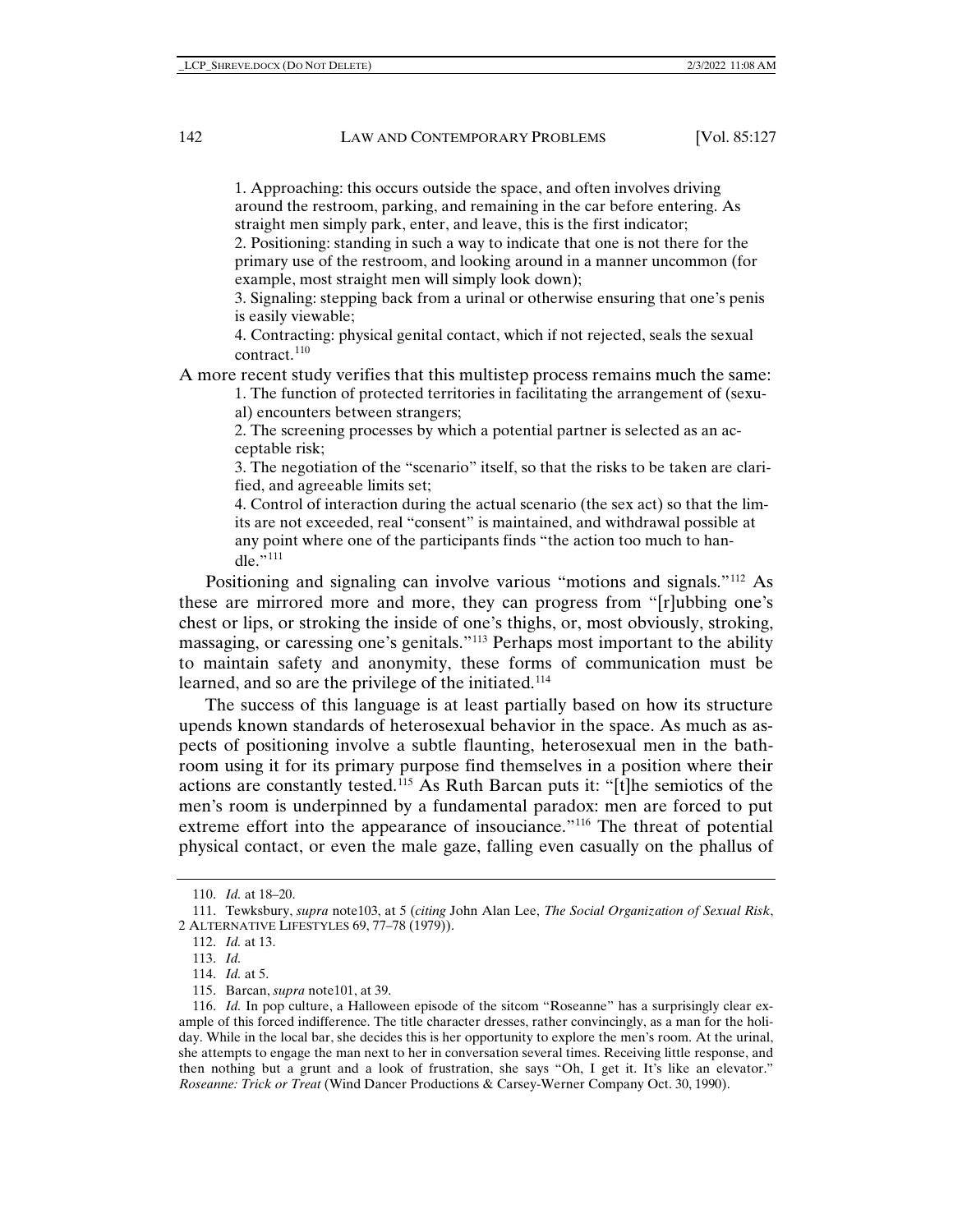another or on one's own means one often behaves in an "extra homophobic manner."<sup>[117](#page-16-0)</sup> Gay men, of course, are intimately familiar with this script, as such familiarity is necessary to maintain privacy (secrecy) in daily life,[118](#page-16-1) which makes the behavior involved in signaling and the other methods of nonverbal communication necessary to consummate the "bathroom cruise" all the more inevitable.

Reactions to discovered or suspected transformative use of the bathroom have, at times, created unintentionally amusing results that, although effective in reducing the privacy afforded and constructed in the bathroom, also undermine the standard heterosexual script and its primary use. When rumors circulated at Harvard that the Science Center men's room was being used for homosexual activity, the solution was to remove the stall doors, destroying the semiprivate aspect of the space and, essentially, exposing the entire space to anyone accessing it.[119](#page-16-2) Of course, this exposure threatens that part of the heterosexual script that reads "active disinterest," as the physical barriers that make it effective are removed. Harvard's effort had a predictable effect: the bathroom was all but abandoned even for its primary purpose.[120](#page-16-3) The architecture of the space also created an additional erotic element as each of the stalls faced a urinal: "While one man is situated on the toilet (perhaps holding his penis so that he can urinate while defecating), he is compelled, if for no other reason, since the man urinating is the only animated object within his scope of vision, to watch the backside of the man holding his penis while urinating before him."[121](#page-16-4)

C. Dangerous Liaisons: Safety and Sex in the Bathroom

"Visibility is a trap," wrote Michel Foucault in his now famous discussion of the invention and uses of the Panopticon, that circular, all-seeing prison mechanism designed by Jeremy Bentham in nineteenth-century England. The visibility trap understands the ways looking, within a political and governmental structure, confers a powerful position for those who are looking, while it is meant to control those who are subjected to the gaze of surveillance. Visibility in this sense depends upon the act of looking as a controlling suspicion, creating an unbalanced experience of looking between the visible subject and the invisible observer (hidden behind screens, two-way mirrors, or video cameras connected to distant monitors). In such surveillance, being visible depends upon the subject not being able to look back. His or her visibility becomes available precisely by the viewer's invisibility.[122](#page-16-5)

<span id="page-16-6"></span><span id="page-16-0"></span><sup>117.</sup> Bryan Reynolds, *Erotics at Harvard*, *in* TOILET: PUBLIC RESTROOMS AND THE POLITICS OF SHARING 44 (Harvey Molotch & Laura Noren eds., 2010).

<span id="page-16-1"></span><sup>118.</sup> After all, gay men do also use the public bathroom for its primary purpose as well as its transformative one.

<span id="page-16-2"></span><sup>119.</sup> Reynolds, *supra* note117. Harvard is not the only university or other entity to take or suggest such action. *See, e.g.*, Jordan Blair Woods, *Don't Tap, Don't Stare, and Keep Your Hands to Yourself - Critiquing the Legality of Gay Sting Operations*, 12 J. GENDER, RACE & JUST. 545, 576 (2009) (discussing similar actions taken by the University of Pittsburgh).

<sup>120.</sup> Reynolds, *supra* note117, at 45.

<sup>121.</sup> *Id.*

<span id="page-16-5"></span><span id="page-16-4"></span><span id="page-16-3"></span><sup>122.</sup> James Polchin, *The Men in the Bathroom: Reflections on William E. Jones's Tearoom*, *in* ON NOT LOOKING: THE PARADOX OF CONTEMPORARY VISUAL CULTURE 80 (Frances Guerin, ed., 2015).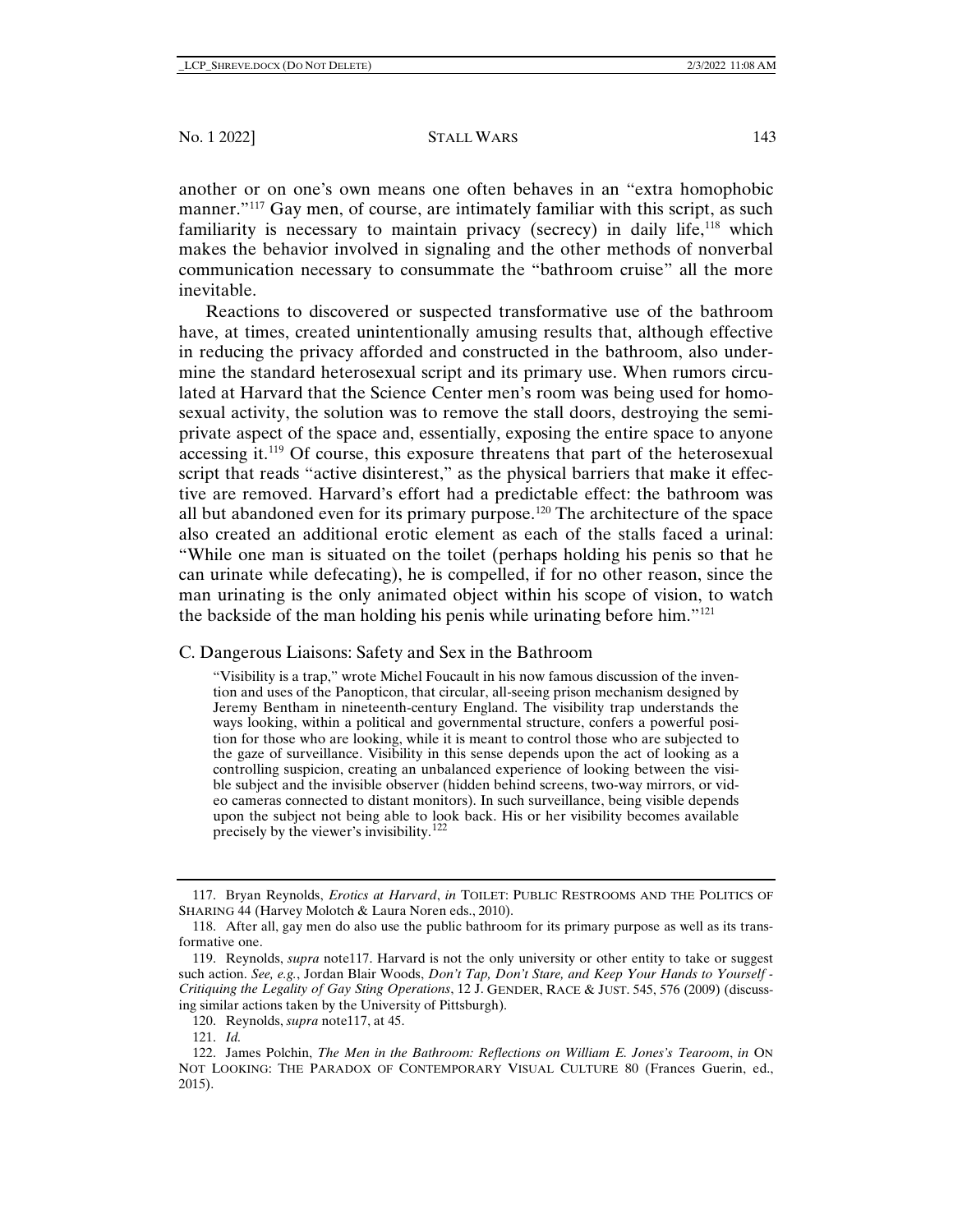Other forms of enforcement in reaction to the transformative use of the bathroom as an erotic space are not nearly as amusing. Much surveillance in this setting is an aspect of self-enforcement and transformative use of the space. Individuals participating in sex acts in the bathroom are expected to follow the rules, especially those rules focused on privacy and third party viewing. They are expected to respect the anonymity central to the use of the space when venturing back into the outside world (e.g., responding to a former sex partner as if they were a complete stranger if met on the street).[123](#page-17-0) Where there are third party invitees, they often serve a role other than direct participants, they are engaged to be "watch queens" responsible for *enforcing* the privacy (and therefore safety) of the participants, scanning through windows and watching doors for "intruders."[124](#page-17-1) Where there is no watch queen, surveillance is the responsibility of the direct participants:

<span id="page-17-5"></span>[P]articipants are all watching the door, anticipating *another* kind of surveillance to which they have already developed a disposition. . [the public bathroom] is already a surveillance space, and so it is not the surveillance *itself* that provides the 'shock' or 'surprise' at the invasion of privacy. It is that the *form* of surveillance is unanticipated. Covert filming [for example] is a form of surveillance to which these men have not yet developed a disposition.<sup>1</sup>

Outside or external surveillance creates an entirely new set of concerns. Evidence of surveillance, particularly by law enforcement, can be traced back to the late nineteenth century.[126](#page-17-3) Arguably the most exhaustive surveillance project remains to this day, however, the sociological study done by Laud Humphreys.[127](#page-17-4) Humphreys, taking on the role of a watch queen, spent several months in bathrooms where men engaged in anonymous sex. His role was ironic, considering that the very nature of his presence disrupted, although not visibly, the very privacy of the space,

Humphreys conclude[d] that whether a public bathroom serves as a. . .site where men can potentially have anonymous sex with other men, depend[ed] on the extent to which the site afford[ed] them privacy. If a particular site can protect the sexual actors

<span id="page-17-0"></span><sup>123.</sup> "You need to give people their privacy. If someone is sucking you off, you expect the person upstairs to be keeping an eye. Another unwritten rule is that, if you see that person in the pub the next week, you don't start waving over and talking to them. You just don't do that. Even if a guy was my friend, I would never go over and speak to him in there." Anderson*, supra* note 90, at 713. "The knocks and coughs aren't meant to be noticed by people who aren't listening for them. Anything more than oral is a bit dodgy. It's difficult to get away with and I won't have anal without a condom now, so that all takes preparation and that sort of ruins the moment a bit. Also, if you get caught doing it then you're in bother. Someone will have a go at you for that now." *Id.* "In the toilets too, don't do stuff like have your trousers round your knees and you're not expected to just stand about because that's not normal. People say that you shouldn't have full anal in toilets either because that's just asking for trouble. Other guys don't like you doing that. If you've done something seriously wrong, then you'll be told. You just have to kind of learn and hope that you don't make a mistake." *Id.*

<span id="page-17-4"></span><span id="page-17-3"></span><span id="page-17-2"></span><span id="page-17-1"></span><sup>124.</sup> *See* Katherine Biber & Derek Dalton, *Making Art from Evidence: Secret Sex and Police Surveillance in the Tearoom*, 5 CRIME, MEDIA, CULTURE 243, 252–53 (2009).

<sup>125.</sup> *Id.* at 256.

<sup>126.</sup> Polchin, *supra* not[e 122,](#page-16-6) at 88.

<sup>127.</sup> Ball, *supra* not[e 94,](#page-12-9) at 16–17.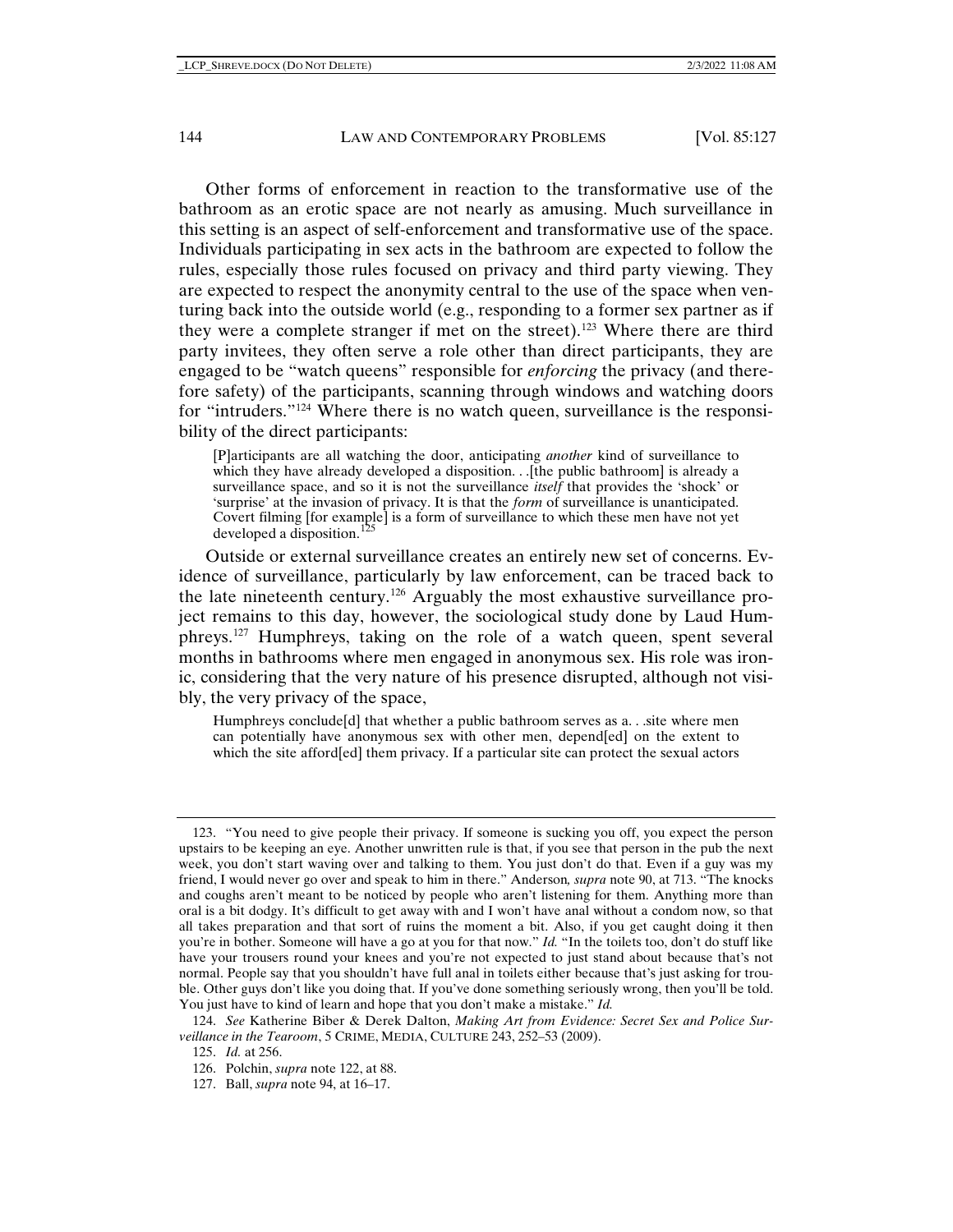from unwilling gazers and unwilling gazers from the sexual actors, then it can be trans-formed from a mundane bathroom into a sexualized site.<sup>[128](#page-18-0)</sup>

Barring ethical arguments regarding Humphrey's methods, his surveillance, although unnerving, does not present the same threat as surveillance by law en-forcement. In his work, he references a 1962 police action in Mansfield, Ohio.<sup>[129](#page-18-1)</sup> Law enforcement had a two way mirror installed in one of the men's room in Mansfield Central Park, and installed a camera behind it to film all activity.<sup>[130](#page-18-2)</sup> The footage was used to secure 38 arrests, and 31 convictions for sodomy, a felony in Ohio at the time.[131](#page-18-3) It was then re-edited to create a training video for law enforcement, the voice over running through the images of the sex acts saying: "We must know the sex deviates in our community. Know them, and watch them. The acts of depravity you are about to witness occurred in the public restroom operated by this city."[132](#page-18-4) Although not its intention, the video extended the humiliation caused by the initial surveillance and reproduced it *ad infinitum*. Beyond the harms to the individual this type of surveillance engenders, [133](#page-18-5) it also undermines the very privacy and therefore safety of the place itself, which participants in these sex acts work hard to construct.

A central problem with subsequent raids based on direct or casual surveillance is that laws defining violations related to public sex are often unclear, and so subject to interpretation and relatively unfettered exercise of discretion by law enforcement.<sup>[134](#page-18-6)</sup> J. Kelly Strader and Lindsey Hay, using California Penal Code § 647 as an example, point out the five elements that must be proved in order to find someone guilty of "lewd or dissolute conduct":

1. The defendant willfully engaged in the touching of defendant's own or an-

other person's genitals, buttocks, or a female breast;

2. With the intent sexually to arouse or gratify the defendant or another person, or to annoy or offend another person;

3. In a public place or a place open to the public or to public view;

4. Someone else who might have been offended was present; *and*

5. Defendant knew or reasonably should have known that another person who might have been offended was present.<sup>[135](#page-18-7)</sup>

The fourth and fifth elements are the fulcrum, the places where the tension comes clearly into play between the efforts of those using the public bathroom for sex to make it as private as possible, and those attempting to regulate and eliminate this "misuse" of the space. For example, sexual encounters are most

<sup>128.</sup> *Id.*

<span id="page-18-2"></span><span id="page-18-1"></span><span id="page-18-0"></span><sup>129.</sup> Biber & Dalton, *supra* note [124,](#page-17-5) at 252–53. This technique was later utilized in other states as well, including Florida and California. *Id.*

<sup>130.</sup> Biber & Dalton, *supra* note124, at 243–44.

<sup>131.</sup> *Id.*

<sup>132.</sup> *Id.* at 247.

<span id="page-18-6"></span><span id="page-18-5"></span><span id="page-18-4"></span><span id="page-18-3"></span><sup>133.</sup> Which, beyond arrest and incarceration, can mean loss of job, home, and-or family. Hennelly, *supra* note 81, at 72.

<sup>134.</sup> Anderson, *supra* note 90, at 712.

<span id="page-18-7"></span><sup>135.</sup> J. Kelly Strader & Lindsey Hay, *Lewd Stings: Extending Lawrence v. Texas to Discriminatory Enforcement*, 56 AM. CRIM. L. REV. 465, 478–79 (2019) (emphasis in original).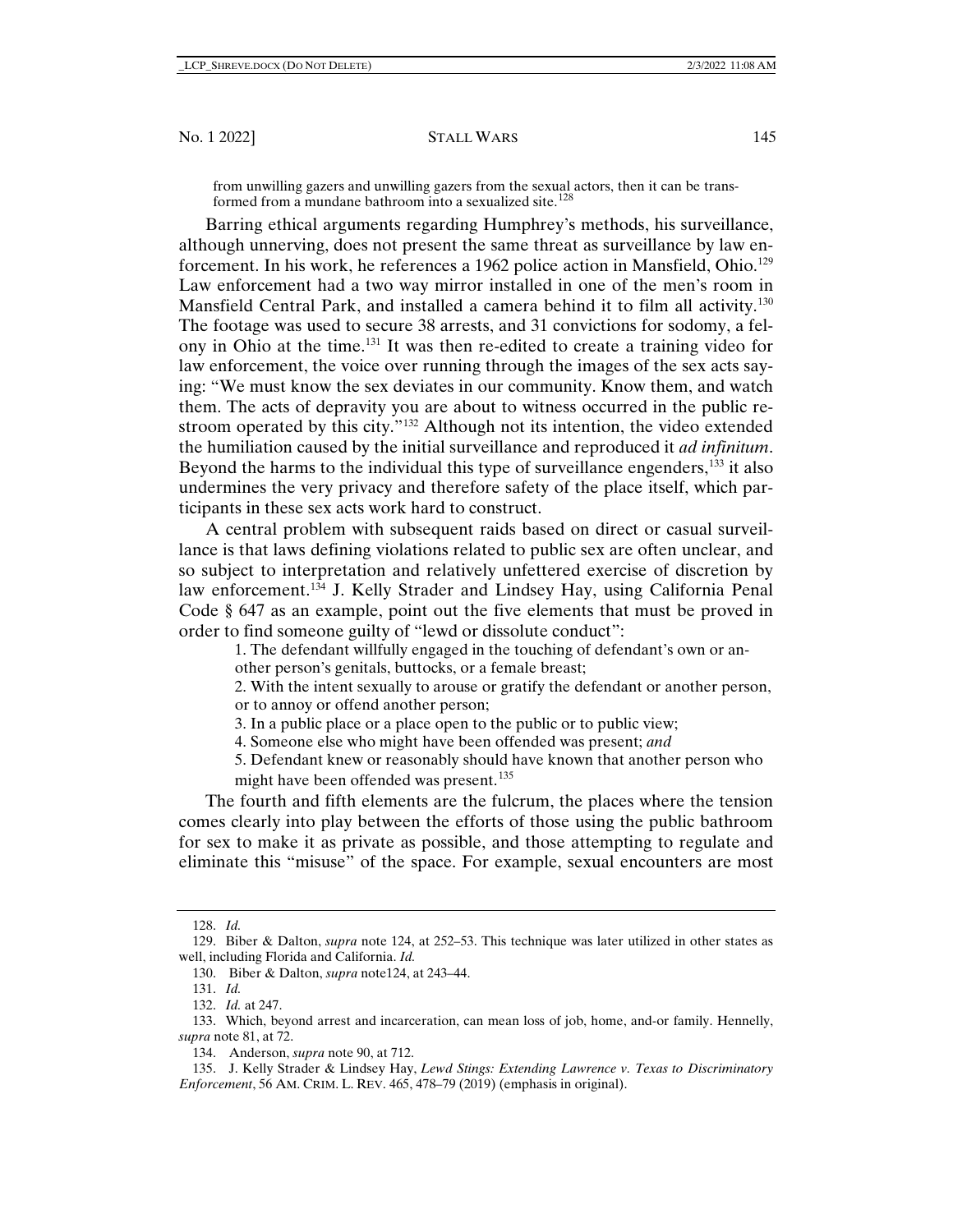often limited by space and time rules to ensure that someone who "might have been offended" is distinctly *excluded* from the "transformed" space. And because of this, most often there would be no expectation that the participants "should have known that another person who might have been offended was present." In fact, the case is therefore quite the opposite: the act of participation assumes that such individuals were completely absent.<sup>[136](#page-19-0)</sup>

Much evidence points to the fact that "crimes" in this category result in over-prosecution and under-conviction. Looking at New York City Department of Corrections statistics from the 1960s, the vast majority of men and women detained on sodomy charges not only escaped prosecution, but also even official arrest.<sup>[137](#page-19-1)</sup> Many of those detained then and now claim further that they were pursued by "handsome, aggressively flirtatious, and provocatively dressed undercover officers."[138](#page-19-2) Arrests occurred even where targets suggested they move from the public space to a private one before engaging in any sex acts.<sup>[139](#page-19-3)</sup> At times, however, the skillsets involved in the learned unspoken communication used by those cruising public spaces can undermine these attempts to infiltrate the community:

Eye contact for me is ultimate. By being able to catch a person's eye and the way thatwell, I can tell whether they're really comfortable or not. Even cops aren't comfortable enough to hold your gaze, you know-I mean 'cause they are just not to the point of doing it. That's one of the biggest clues for me. $140$ 

"Public safety" is, of course, an added – often pretextual – concern for law enforcement.<sup>[141](#page-19-5)</sup> In addition to the fact that the police are [were?] expressly tasked with preventing gay men from using public bathrooms for sex on the basis of the (im)moral view that gay sex is "a crime against nature" – rather than on the basis that they are a menace to public safety in the usual sense of that term – there is related evidence supporting the discriminatory enforcement of rules that proscribe sex in public spaces and the distinct anti-gay bias of a lot of

<span id="page-19-0"></span><sup>136.</sup> Many argue, in fact, that the only risk of detection in these scenarios is because of the efforts of law enforcement to detect them, and that the more effort and money spent to uncover these "subversive behaviors" serves as evidence that these public spaces had, in many ways, been fully transformed into private ones. *See* Ball, *supra* note 94, at 49.

<span id="page-19-1"></span><sup>137.</sup> Woods, *supra* note119, at 553. These raids are not a thing of the past: similar recent raids have been recorded in California, Florida, Louisiana, and Texas. Strader & Hay, *supra* note 135, at 507–09; *see also* Mark Joseph Stern, *The Stingers Get Stung*, SLATE, May 4, 2016, https://slate.com/news-andpolitics/2016/05/long-beach-police-rebuked-for-illegal-anti-gay-stings.html [https://perma.cc/3C8V-VZMT].

<span id="page-19-2"></span><sup>138.</sup> Woods, *supra* note 545. These operations depend on these decoy officers, without which there might not be any "crime" in the first place. Strader & Hay, *supra* note 135, at 483.

<sup>139.</sup> Woods, *supra* note 119, at 555.

<sup>140.</sup> Tewksbury, *supra* note 103, at 12.

<span id="page-19-5"></span><span id="page-19-4"></span><span id="page-19-3"></span><sup>141.</sup> Even where the arguments from law enforcement are for the safety of gay men engaging in public sex, one can detect pretext. Two such arguments are that such men are targets for violent crime, particularly because they are unlikely to report it, and often participants are not taking precautions to avoid STIs; however, as J. Kelly Strader and Lindsey Hay point out, the appropriate target for those committing violent crime is in fact those committing the violent crime not the victims of it, and that anyone having unsafe sex will not stop doing so because they are arrested doing it in public – at best, the risky behavior will likely just be subject to a change in venue. Strader & Hay, *supra* note 135, at 488–89.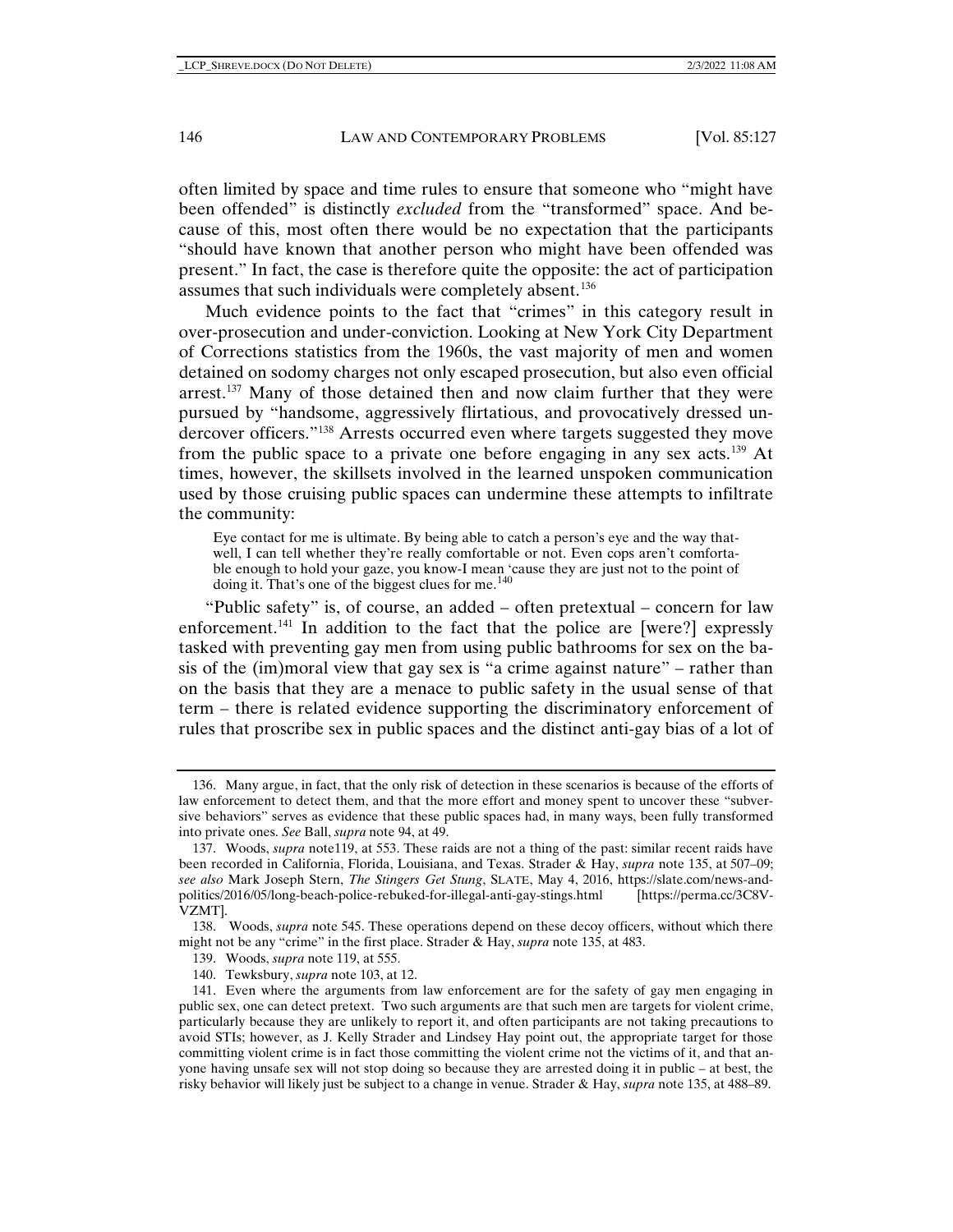#### No. 1 2022] STALL WARS 147

individual officers. For example, officers admit to witnessing heterosexual public sex acts (which most often occur without the privacy-building aspects of gay men using spaces for sex), but comparatively speaking, arrests are rare.<sup>[142](#page-20-0)</sup> These officers may point to the fact that they get more complaints about gay sex than they do about straight sex, but this ignores the fact that such complaints may themselves be the result of bias against homosexual acts.<sup>143</sup> Again, such bias is endemic in many police forces, where, for example, raids and stings targeting public sex between men were deemed "bag a fag" operations.[144](#page-20-2)

Policing the public bathroom to ensure that it would not be used as a space for gay sex was only necessary in the first instance because the normative private space for this purpose – the home – was hoarded away from gay men (and women). The home has now been desegregated and is no longer a legally taboo space for gay sex. Does this mean that gay men today are in the position of Black people and women following their respective desegregations: without group-specific interests – if not legal rights claims – associated with public bathrooms?

#### IV

# INTO THE BEDROOMS, OUT OF THE STREETS: AFTER DECRIMINALIZATION AND *LAWRENCE*, A CONTINUED DIVISION

Beginning in Illinois in 1961, states began to decriminalize sodomy generally (including both heterosexual and homosexual sodomy).<sup>[145](#page-20-3)</sup> Those laws that remain on the books have been invalidated by *Lawrence v. Texas*. [146](#page-20-4) From a legal perspective, this would seem to put gay men in the position of Black people and women, with their essential civil rights already won. For gay men, this means they no longer need to transform the public bathroom because now they have access to the private space. . .to the bedroom. Logically then, the bathroom should be abandoned (except for its traditional uses). Nevertheless, public bathrooms continue to be a site for gay sex. The question, of course, is "Why?"

To some, it is advocacy, a direct action response to the newest entry into a long history of respectability politics at play both within and without the gay community. In the mid-1960s, Frank Kameny, a founding member of the Mattachine Society (one of the earlier "homophile" organizations pushing for what we now refer to as gay rights), engaged in what many at the time considered a militant protest stand to bring recognition to the agenda, arguing that homo-

143. Strader & Hay, *supra* note135, at 485.

145. ESKRIDGE*, supra* note 86, at 393.

<span id="page-20-0"></span><sup>142.</sup> Strader & Hay, *supra* note 135, at 481. *New York Magazine* featured a recent story where a heterosexual

<span id="page-20-3"></span><span id="page-20-2"></span><span id="page-20-1"></span>couple stated they had engaged in public sex in nearly every venue imaginable. . .many of the venues that were targets of gay sex stings. Woods, *supra* note 119, at 566.

<sup>144.</sup> Woods, *supra* note 119, at 567.

<span id="page-20-4"></span><sup>146.</sup> 539 U.S. 558 (2003).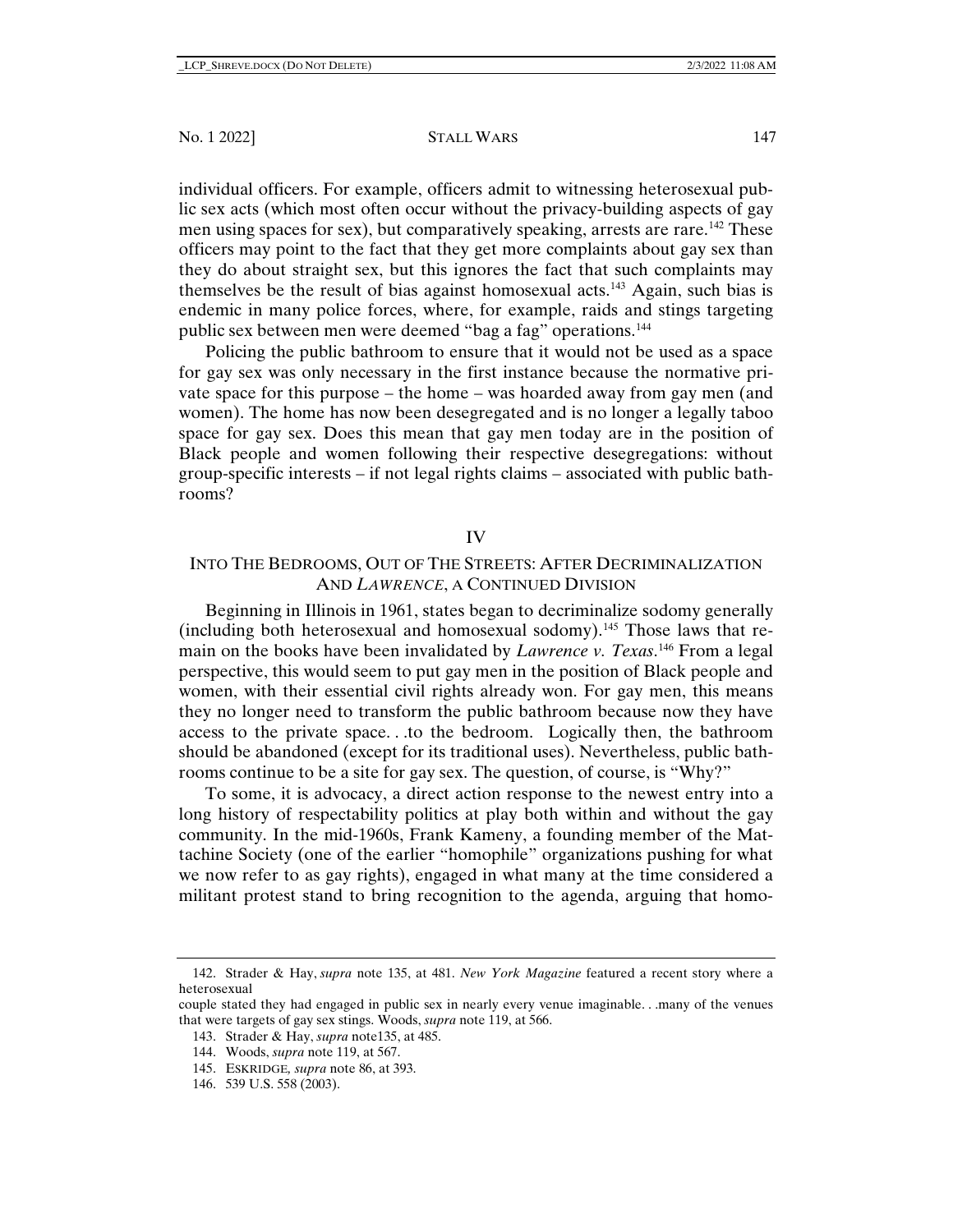phile groups should engage in picketing activities[.147](#page-21-0) Demonstrating in front of the White House, however, Kameny enforced a strict dress code: "men [were] conservatively attired in suits and the women in skirts."<sup>[148](#page-21-1)</sup> A poster boy for another gay civil rights organization in Texas was presented in the least "offensive" way possible to the general public: emphasizing very much that gay men and women are "just like you," he was "pretty much a middle-of-the-road, typical Dallas man . . . a schoolteacher, a Vietnam veteran—and a homosexual."[149](#page-21-2) What could, in fact, be more normal and nonthreatening than a southern gentleman veteran educator? The fact that he was a homosexual came, of course, dead last. More radical queer theorists claim that much of this effort is designed to erase the fact of sex from homosexuality, "[stripping the movement] of the radical potential it once held as [it] came to pursue more conservative goals like gay marriage."<sup>[150](#page-21-3)</sup>

The strategy of respectability politics meant weaving an appropriate standard of constitutionally protected sexual behavior into the social consciousness, with the goal of eventually having it legally coded. From the founding of the Mattachine society, this standard eventually became "consenting adults in private."[151](#page-21-4) To the likely joy of the more conservative elements of the gay rights movement, this is the standard that began to take hold. For example, the final draft of the Model Penal Code of 1962 utilized this very standard, differentiating sex in private residences from sexual acts in public, which were to remain criminal. [152](#page-21-5) This is also how the Supreme Court in *Lawrence v. Texas* limited the constitutional right in its decision invalidating the Texas sodomy statute in place at the time, stating that gay sex is protected when: (1) it is consensual; (2) it is between adults; and (3) it takes place at home.<sup>[153](#page-21-6)</sup> Many within the gay community were more than happy to rest on this legal success.

Others, however, viewed this as an attack on a history that celebrated difference in the gay community. . .especially perhaps when it comes to sex itself. Beyond thrill seeking associated the danger of public sex,<sup>154</sup> this Article has argued that gay men evolved a distinct culture as a result of the law's refusal to recognize and protect private gay sex as it did private heterosexual sex. Thus, *Lawrence*, by separating out only private sex acts for protection, creates a "new underclass of gay people, a criminal underclass—composed of 'bad homosexu-

<span id="page-21-0"></span><sup>147.</sup> Cain*, supra* note 83, at 1562.

<span id="page-21-1"></span><sup>148.</sup> *Id.* at 1562–63.

<sup>149.</sup> De Orio, *supra* note 82, at 74.

<sup>150.</sup> *Id.* at 80.

<sup>151.</sup> *Id.* at 55.

<sup>152.</sup> *Id.* at 60 (citing MODEL PENAL CODE (AM. L. INST., Proposed Official Draft 1962)).

<span id="page-21-6"></span><span id="page-21-5"></span><span id="page-21-4"></span><span id="page-21-3"></span><span id="page-21-2"></span><sup>153.</sup> 539 U.S. 558, 578 (2003). Those that "choose to enter upon [a sexual] relationship in the confines of their homes and their own private lives still retain *their dignity as free*." *Id.* at 567 (emphasis added).

<span id="page-21-7"></span><sup>154.</sup> Some former participants in bathroom cruising wax nostalgic about the excitement and danger of the act itself: "I had some great times. The danger meant I had some of the horniest times I've ever had." Anderson, *supra* note 90, at 711.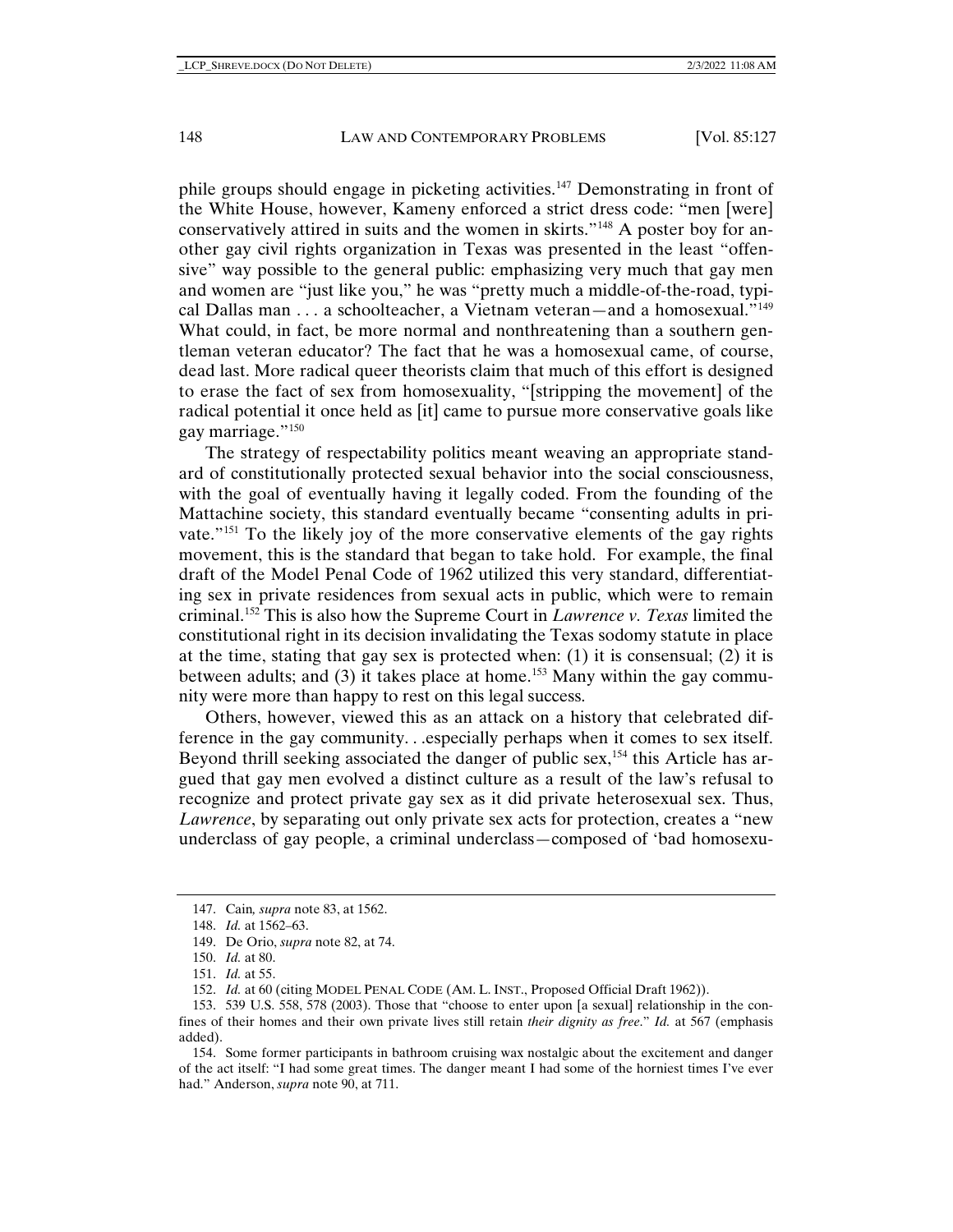als.'"[155](#page-22-0) Viewing public sex as a productive element in gay culture, queer theorists have argued that the continued crackdown is a literal attempt to "domesticate" queer sexual liberty.[156](#page-22-1) As much as pushing gay sex out into the public was a way to expose its shamefulness, and control the members of the community, restricting sex to the bedroom suggests that it remains shameful by putting it out of view, control only of a different flavor.<sup>[157](#page-22-2)</sup>

The radical nature of public sex and its proposed connection to the rights movement aside, queer theorists propose not only that such sex is not abhorrent, but also that it should be celebrated because it is accessible, even democratic. In the way that they argue that calls for the rights of "consenting adults in private" creates an underclass of "bad gays," they say that prohibiting what's left of public sex reinforces social divisions and subordinations that exist outside the public bathroom. For example, homelessness is rampant in the gay community, particularly among minors who don't have "a bedroom to call [their] own."[158](#page-22-3) The public bathroom, partly (and ironically) because of its promise of privacy, but also its promise of anonymity, serves as an equalizer across many identifiable divides: class, race, etc. Laud Humphreys' study is notable in revealing the extent of this barrier breakdown:

[t]here is a range of diversity in the men, their clothing serves as signs of social class: T-shirts and jeans on some, white starched shirts and ties on others. Similarly, there is a range of age differences, young men and older men, as well as racially different men. Often the camera fixates on the erotic couplings that cross these differences, where race or class lines are threatened by sexual encounters, for example. These couplings that transgress social order further an anxiety about the implications such encounters have beyond the sexual activity itself in small town Ohio in the early 1960s. The film in this sense conjures a set of social transgressions where homosexual sex is implicated in a larger breakdown of class and racial boundaries.<sup>[159](#page-22-4)</sup>

<span id="page-22-2"></span>157. Ball, *supra* note 94, at 6–7. The division between the "good" and "bad" gays in the context of sex acts is most recognizable in the transition between the late 1970s and the 1980s during the outbreak of AIDS. This conflict, which existed very much within the gay community, is perhaps most poetically described in Larry Kramer's The Normal Heart (1985). The semi-autobiographical work takes place during the beginning of the epidemic, focusing on the founding of the Gay Men's Health Crisis and the tension among founders and members about the proper strategies to confront the disease. Ned Weeks' (the character based on Larry Kramer) focus on demanding gay men avoid public, anonymous, unprotected sex was seen as an affront to many in the community who viewed these acts as a form of liberation. Closing down the bathhouses and other places of public sex was a direct form of shaming. What they saw as the reward for a fight long fought was something now held against them, viewed as dirty.

<span id="page-22-0"></span><sup>155.</sup> De Orio, *supra* note 82, at 85. "If you're promiscuous and if you don't practice safe sex, there's a lot of finger wagging. That's why a lot of guys don't actually admit to what they get up to or how many people they get up to it with. I think that it's gay people themselves that are judging. The good guys judge the bad ones . . . because they think that you are a dirty person." Anderson, *supra* note 90, at 708.

<span id="page-22-1"></span><sup>156.</sup> Ball, *supra* note 94, at 6-7. "From this perspective, the home, as a sexual site, can serve as an extension of the closet, a place where sex is permitted (or tolerated) precisely because it is hidden from view." *Id.* Because many in our society would argue that they support LGBT rights but are still uncomfortable seeing it in public, this is perhaps an intellectual way of saying "Do whatever you want, just don't shove it in my face."

<span id="page-22-3"></span><sup>158.</sup> Ball, *supra* note 94, at 9.

<span id="page-22-4"></span><sup>159.</sup> Polchin, *supra* note 122, at 84.